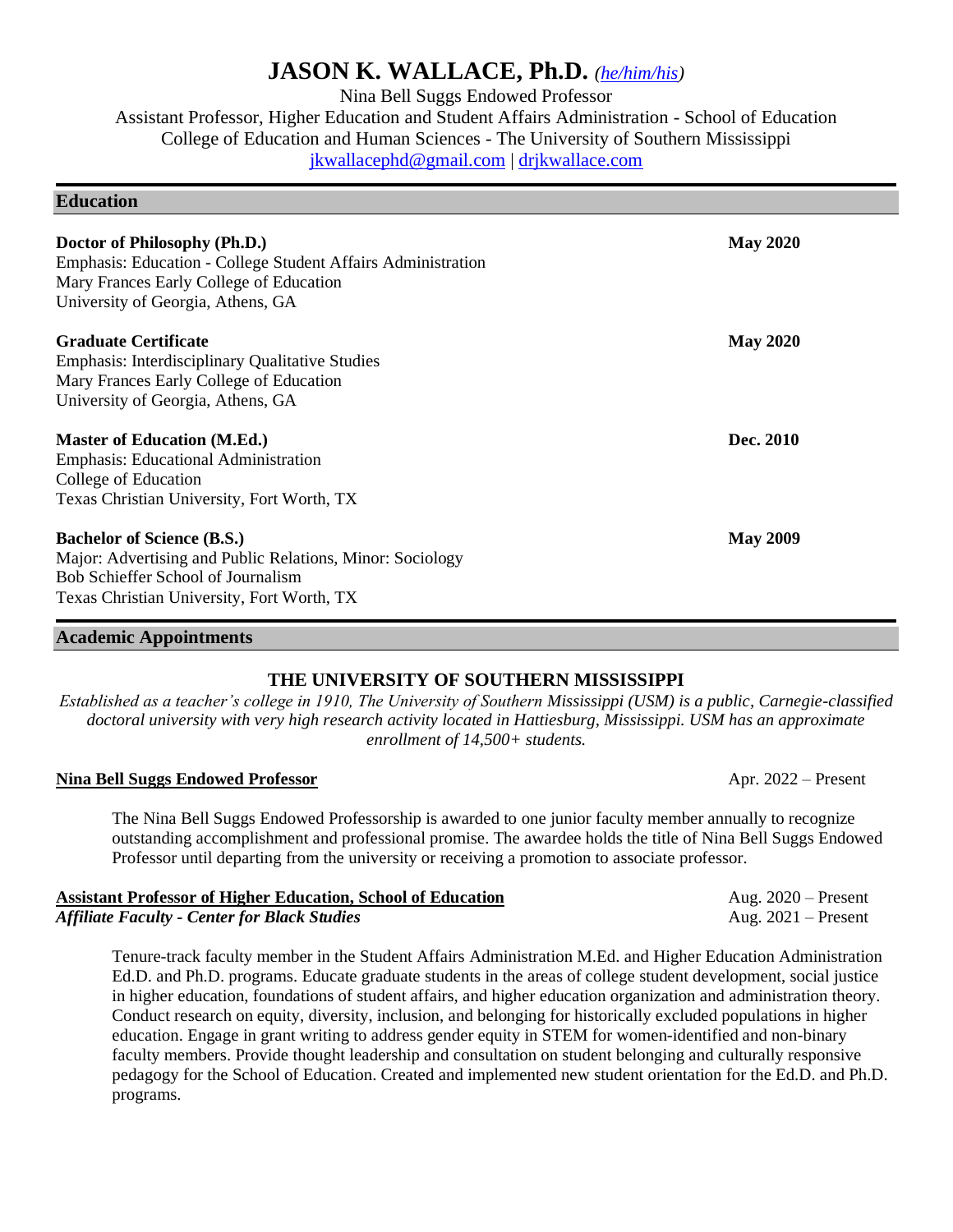Selected Achievements

- Selected as the 2022 Nina Bell Suggs Endowed Professor
- Facilitated training on cultivating inclusive classroom environments for faculty in the College of Education and Human Sciences
- Secured 170K in grant funding for gender equity research, assessment, and project implementation
- Selected to serve as affiliate faculty for the Center for Black Studies
- Invited to serve on mission and vision working group for the newly created Office of Institutional Diversity
- Co-founded @FirstGenDocs, a virtual platform addressing the needs of first-generation graduate and professional students currently engaging 11K+ stakeholders worldwide

#### **Student Affairs Experience**

# **EMORY UNIVERSITY**

*Founded in 1836, Emory University is a top-ranked, private, research institution located in Atlanta, GA. Emory has an approximate enrollment of 14,000+ students and is comprised of seven colleges, and schools of law and medicine.*

#### **Doctoral Intern, Office of Racial and Cultural Engagement | Emory Integrity Project** June 2018 – May 2019 *Emory University - Atlanta, GA*

Full-time position with dual reporting lines to the director of the Center for Women and the assistant director of the Emory Integrity Project. Responsible for developing and implementing programs and curriculum to educate students on issues of integrity. Assisted in the creation of a leadership framework for the Student Involvement, Leadership, and Transitions office. Served as advisor to the Emory Black Student Union (EBSU) by providing supervision for six EBSU interns, provided oversight of the EBSU union space, and assisted in programmatic efforts. Supervised and advised 10 interns for the Commission on Racial and Social Justice.

Selected Achievements

- Aided in strategic visioning and providing stability in year-long lapse in office leadership
- Selected to present at regional conference on issues of student integrity on college campuses
- Collaborated with campus stakeholders to develop a campus-wide student leadership framework

#### **UNIVERSITY OF GEORGIA**

*The first state-charted university in America established in 1785, the University of Georgia (UGA) is a public institution located in Athens, GA. UGA has an approximate enrollment of 39,000+ students and is the flagship institution for the University System of Georgia.*

#### **Interim Director, Multicultural Services and Programs** May 2017 – Jan. 2018

*University of Georgia - Athens, GA*

Reported to the associate vice president of Student Affairs. Responsible for fiscal direction and direct supervision of three full-time staff and one part-time student worker with indirect supervision to four graduate assistants, and five student workers. Managed six budgets totaling 225K including salaries, operating, and programming. Provided support and motivation for thirteen cultural student organizations with budgets totaling 120K. Co-Directed the UGA African-American Male Initiative grant funded by the University System of Georgia. Collaborated with academic units and other campus departments to promote multicultural education, inclusivity, cultural competency, and student development. Developed/executed strategic plan for the office, lead internal office operations, and represented office on internal and external committees. Retained responsibility for all duties of Assistant Director.

#### Selected Achievements

- Selected to serve as a full member on university's Institutional Review Board
- 2017 Recipient of SACSA's Bobby E. Leach Award for significant contribution to multicultural relations
- Guest lecturer for ANTH 8500 Seminar in Ecological Anthropology, and SOCI 3940 Sociology of Leadership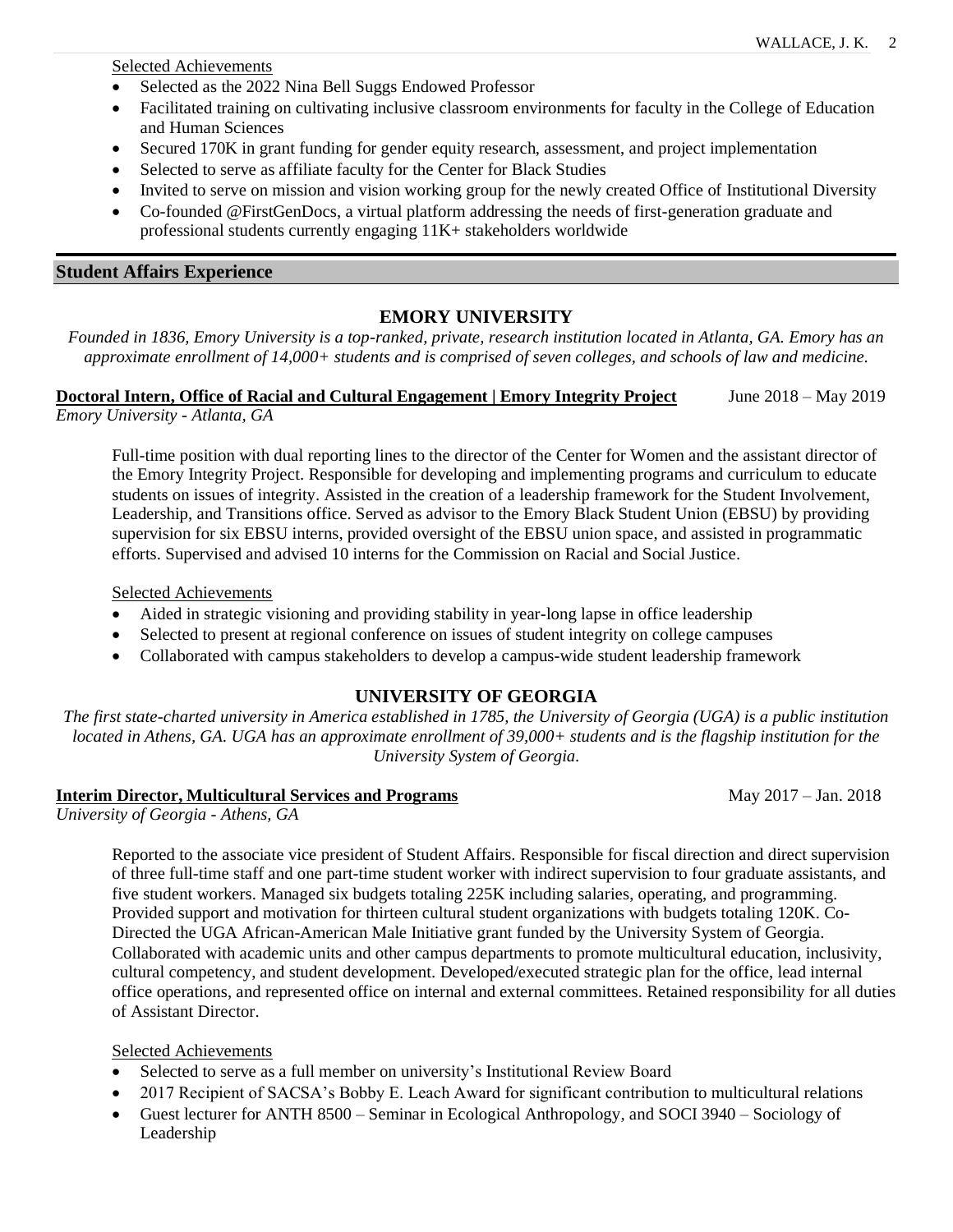#### **Assistant Director, Multicultural Services and Programs**  $\qquad \qquad \text{Oct. } 2016 - \text{May } 2017$

Reported to the director of Multicultural Services and Programs. Managed a 15K programming budget. Supervised one full-time senior coordinator, two graduate assistants, and one part-time student worker. Provided support for thirteen cultural student organizations while managing all budgets totaling over 120K. Managed and assessed The Intersection programming space in the Tate Student Center, a space providing a safe and dynamic learning environment for students, faculty, staff, and all members of the university community to explore issues of social justice. Coordinated IGNITE division-wide social justice retreat. Supported and assisted in organizing campus/community-wide programs such as cultural graduation celebrations, various heritage month celebrations and social justice education programs. Supported the Director in developing/executing the strategic plan for the office, leading internal office operations, and providing support to staff. In the absence of the Director, supervised the operations of MSP.

Selected Achievements

- Guest lecturer for SOCI 3940 Sociology of Leadership, ECHD 4400 Intro to Student Affairs, and ECHD 4410 – Intentional Program Development and Assessment
- Promoted to Interim Director of Multicultural Services and Programs

### **Senior Coordinator, Multicultural Services and Programs**Jan. 2015 – Oct. 2016

*University of Georgia - Athens, GA*

Reported to the assistant director of Multicultural Services and Programs. Managed ten budgets totaling over \$90K. Supervised two graduate assistants in the College Student Affairs Administration Master's program. Served as primary advisor and provided support for Association, Black Affairs Council, Black Educational Support Team, Hispanic Student Association, Indian Cultural ten cultural student organizations including: Abeneefoo Kuo Honor Society, Asian American Student Exchange, Latinos Invested in the Student of Tomorrow Mentoring Program, Multiracial Student Organization, UGA Chapter of the National Association for the Advancement of Colored People, and Pamoja Dance Company. Reviewed all program submissions and critiqued student programming to provide feedback to student leaders for improvement on future events. Assisted in organizing campus/community-wide programs such as cultural graduation celebrations, heritage month celebrations and social justice education programs. Planned and executed Latinx, Native, and Asian Pacific Islander Desi American (APIDA) Heritage Months and Black History Month.

Selected Achievements

- Planned and executed the inaugural Asian Pacific Islander Desi American Heritage Month calendar
- Recipient of Outstanding Campus Collaboration Award at Division of Student Affairs Recognition
- Selected to serve on the Assistant Vice President Council
- Promoted to Assistant Director of Multicultural Services and Programs

# **UNIVERSITY OF NORTH TEXAS AT DALLAS**

*Established in 2010, the University of North Texas at Dallas (UNTD) is the only public institution located in Dallas, TX. UNTD has an approximate enrollment of 4,000+ students, Hispanic-serving institution designation, and is part of the University of North Texas System.*

#### **Assistant Director, New Student Programs** Dec. 2012 – Dec. 2014

*University of North Texas at Dallas - Dallas, TX*

Reported to the dean of students. Managed two functional areas – new student orientation and first year experience. Managed three budgets totaling over \$60K. Coordinated and executed sixteen new student orientations annually for all freshmen, transfer, transient and post-baccalaureate students as well as parents and families. Conducted day-to-day operations of first year students' events, campus activities and multicultural programming. Developed and chaired the Presidential Leadership and University Service (P.L.U.S.) Fellows Scholarship program; a full-ride scholarship program for students who serve as ambassadors to the University. Served as case manager for the Campus Awareness Response and Education (C.A.R.E.) Team. Instructed Freshmen Seminar course to acclimate freshmen to the university setting.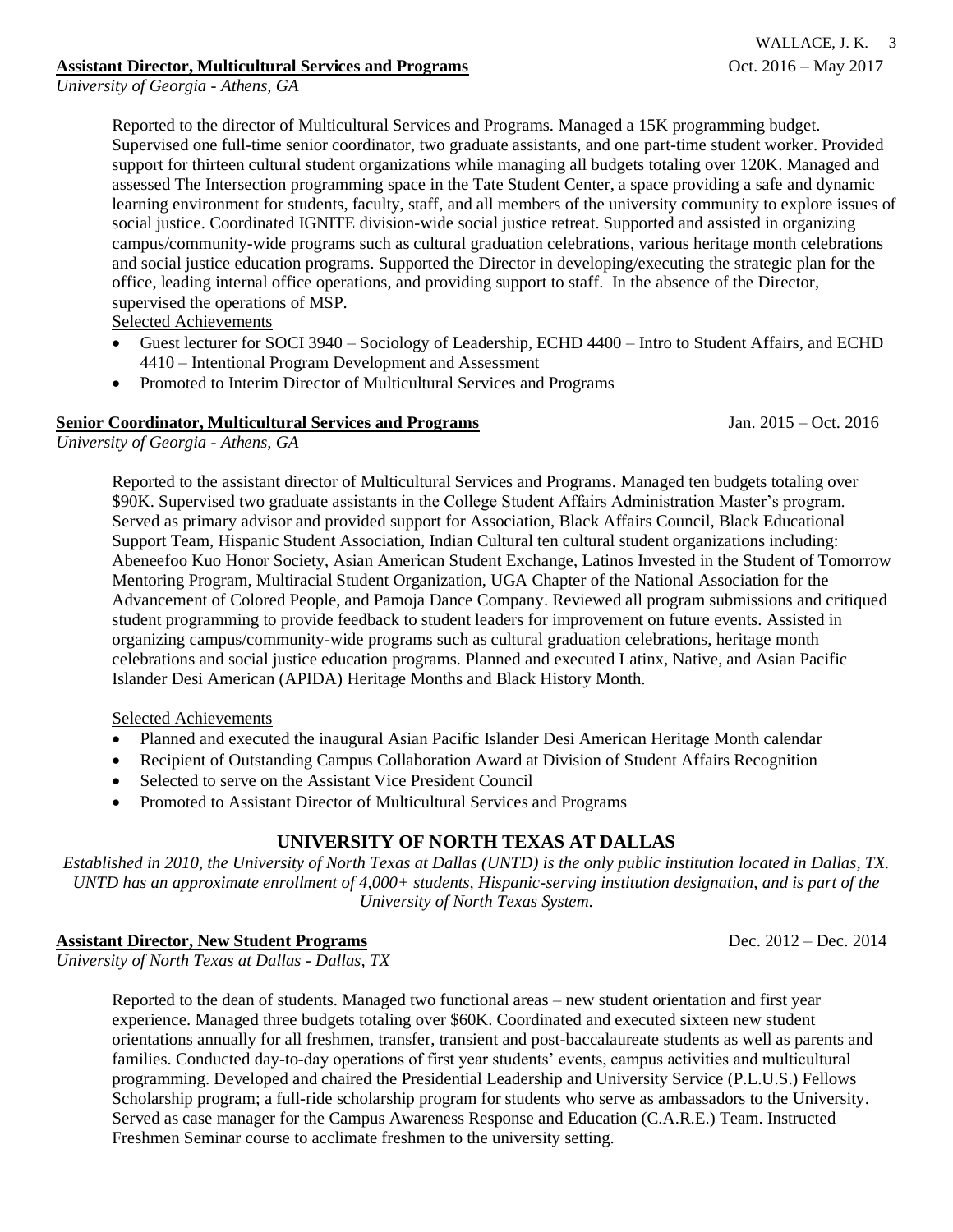Selected Achievements

- Received inaugural UNT Dallas Staff Excellence Award
- Created Jaguar Orientation Counselor (JOC) orientation leader program
- Developed Safe Zone program for LGBTQ education
- Planned and executed inaugural University Convocation
- Implemented precursor organization for Alpha Lambda Delta Freshmen Honor Society

# **TEXAS CHRISTIAN UNIVERSITY**

*Founded in 1873, Texas Christian University (TCU) is a private liberal arts institution located in Fort Worth, Texas. TCU has an approximate enrollment of 11,000+ students.*

#### **Program Coordinator, Inclusiveness & Intercultural Services** Feb. 2011 – Dec. 2012

*Texas Christian University - Fort Worth, TX* 

Reported to the assistant director of Inclusiveness & Intercultural Services. Managed programming budget of \$61K+ and supervised four graduate staff members/student employees to provide exceptional higher education experience. Planned 20+ events/programs annually (for over 500 attendees) tailored to marginalized populations to improve retention amongst students of color, student veterans and LGBTQ students. Advised and provided support for 30 cultural, religious, social identity and Greek organizations. Reviewed all program submissions and critiqued student programming to provide feedback to student leaders for improvement on future events. Cotaught Intercultural Leadership course exploring privilege, social responsibility, and intercultural competencies.

Selected Achievements

- Co-developed the Civil Rights Bus Tour with the History department and the Community Involvement & Service-Learning department
- Re-branded the TCU Minority Student Leadership Conference for high school sophomores and juniors
- Implemented Leaders' retreat for over 40 cultural, service, MGC and NPHC Greek student organizations

# **TARRANT COUNTY COLLEGE – SOUTH CAMPUS**

*Founded in 1965, Tarrant County College - South Campus (TCC South) is a comprehensive two-year institution located in Fort Worth, Texas. TCC South has an approximate enrollment of 12,000+ students.*

#### **Student Development Associate, Student Development Services** Aug. 2010 – Feb. 2011

*Tarrant County College South Campus - Fort Worth, Texas* 

Reported to the director of Student Development Services. Managed and advised all student organizations and programming for over 12,000 students. Enhanced student leadership by conducting and locating workshops and events geared towards campus demographics. Advisor for the Student Government Association and Phi Theta Kappa. Maintained schedule and reservations of the student union for campus and community constituents.

Selected Achievements

- Re-Established Student Government Association
- Organized student leadership conference for all five Tarrant County College campuses

# **Additional Higher Education Experience (part-time)**

### **Educational Research Analyst, College of Pharmacy** Aug. 2019 – Aug. 2020

*University of Georgia - Athens, GA*

Reported to the director of assessment and interim lead for faculty affairs. Co-led multi-institutional study qualitatively investigating the impact of the COVID-19 on Pharm-D students at 13 institutions across the United States. Conducted linear regression analyses investigating how student admission variables predicted student performance in PharmD curriculum. Promoted to Educational Research Analyst upon receipt of doctoral degree.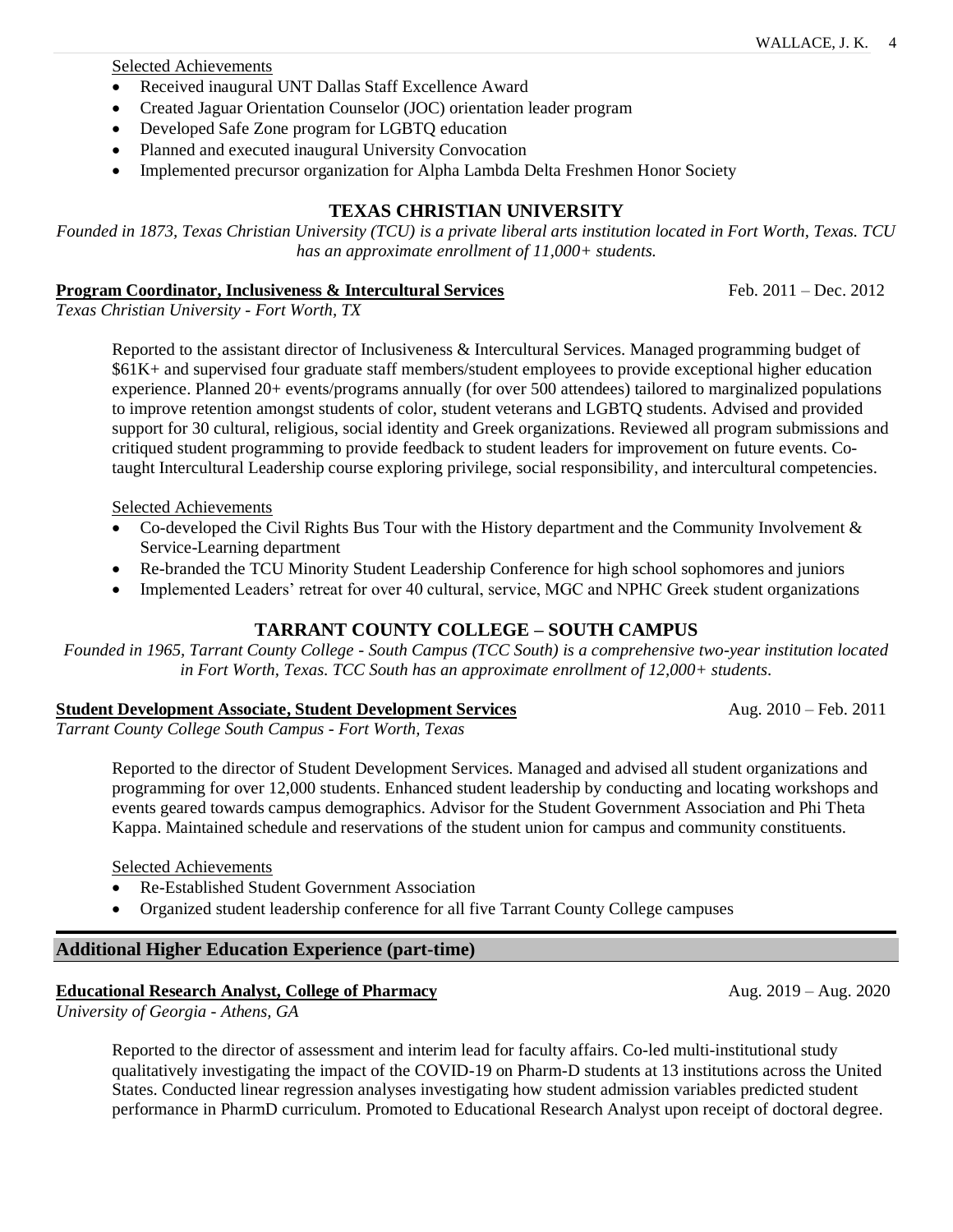Selected Achievements

- Article published in the Pharmacy Times on the impact of COVID-19 pandemic on PharmD students
- Co-facilitated webinar with 100+ faculty and staff attendees on the impact of COVID-19 pandemic on PharmD students
- Consulted with the Dean of the College of Pharmacy on issues of diversity and inclusion

#### **Doctoral Graduate Assistant, College of Education** Jan. 2018 – May 2020

*University of Georgia - Athens, GA*

Reported to the Ed.D. in Student Affairs Leadership (SAL) program coordinator of the Department of Counseling and Student Personnel Services. Assisted with the coordination of the SAL program. Assisted with the execution of the M.Ed. and Ph.D. student visitation weekends. Assisted in planning and executing the Student Affairs Leadership Ed.D. program residency week. Assisted with designing syllabus for social justice course for P-16 educators. Member of the Diversity, Equity, and Inclusion Research Team.

Selected Achievements

- Book chapter entitled "No Longer Cast Aside: A Critical Approach to Serving Queer and Trans Students of Color in Higher Education" accepted for Intersectionality and Higher Education: Theory, Research, and Practice  $(2<sup>nd</sup>$  ed.).
- NASPA Region III Research Grant Recipient for "Feeding the Body, as well as the mind and spirit: Examining the Experiences of Graduate Students facing Food Insecurity".
- Guest lecturer for ECHD 4410 Programming and Assessment; ECHD 8190 Introduction to Social Justice and Advocacy in P-16 Settings

#### **Graduate Assistant, Inclusiveness & Intercultural Services** May 2010 – Dec. 2010

*Texas Christian University - Fort Worth, TX*

Dual Report to the director of the Community Scholars Program and assistant director of Inclusiveness and Intercultural Services. Mentored and advised approximately 60 undergraduate students on appropriate postcollege options. Conducted workshops in addition to organizing educational experiences, developmental seminars and social events for the Community Scholars program. Recruited minority-serving organization representatives for student involvement program to encourage first-year student involvement.

Selected Achievements

- Created rites of passage ceremony for incoming Community Scholars
- Organized 10-year Community Scholars anniversary with current Community Scholars and alumni
- Partnered with community members to provide workshops for current Community Scholars

#### **Graduate Teaching Assistant, College of Education** Aug. 2009 – May 2010

*Texas Christian University - Fort Worth, TX*

#### **Resident Assistant, Housing and Residence Life Aug. 2006 – Aug. 2008** Aug. 2008

*Texas Christian University - Fort Worth, TX*

#### **Scholarly Activities**

#### **Journal Articles (peer-reviewed)**

- **Wallace, J. K.** (in press). Nevertheless, we persist: Exploring the cultural capital of Black first-generation doctoral recipients at non-Black serving institutions. *The Review of Higher Education*.
- **Wallace, J. K.** & Ford, J. R. (2021). "They don't value my knowledge": Interrogating the racialized experiences of Black first-generation doctoral students in HESA programs at HWIs. *Journal of First-generation Student Success, 1*(2), 127-144.
- Brown, L. C., **Wallace, J. K.**, & Cokley, R. K. (2021). A labor of love: The makings of @FirstGenDocs. *Journal of Firstgeneration Student Success*, *1*(1), 49-56.
- Burr, K. H., **Wallace, J. K.**, & Dean, L. A. (2021). Looking from the outside in: Lessons from an external assessment project. *Journal of Student Affairs Inquiry*. Advance online publication.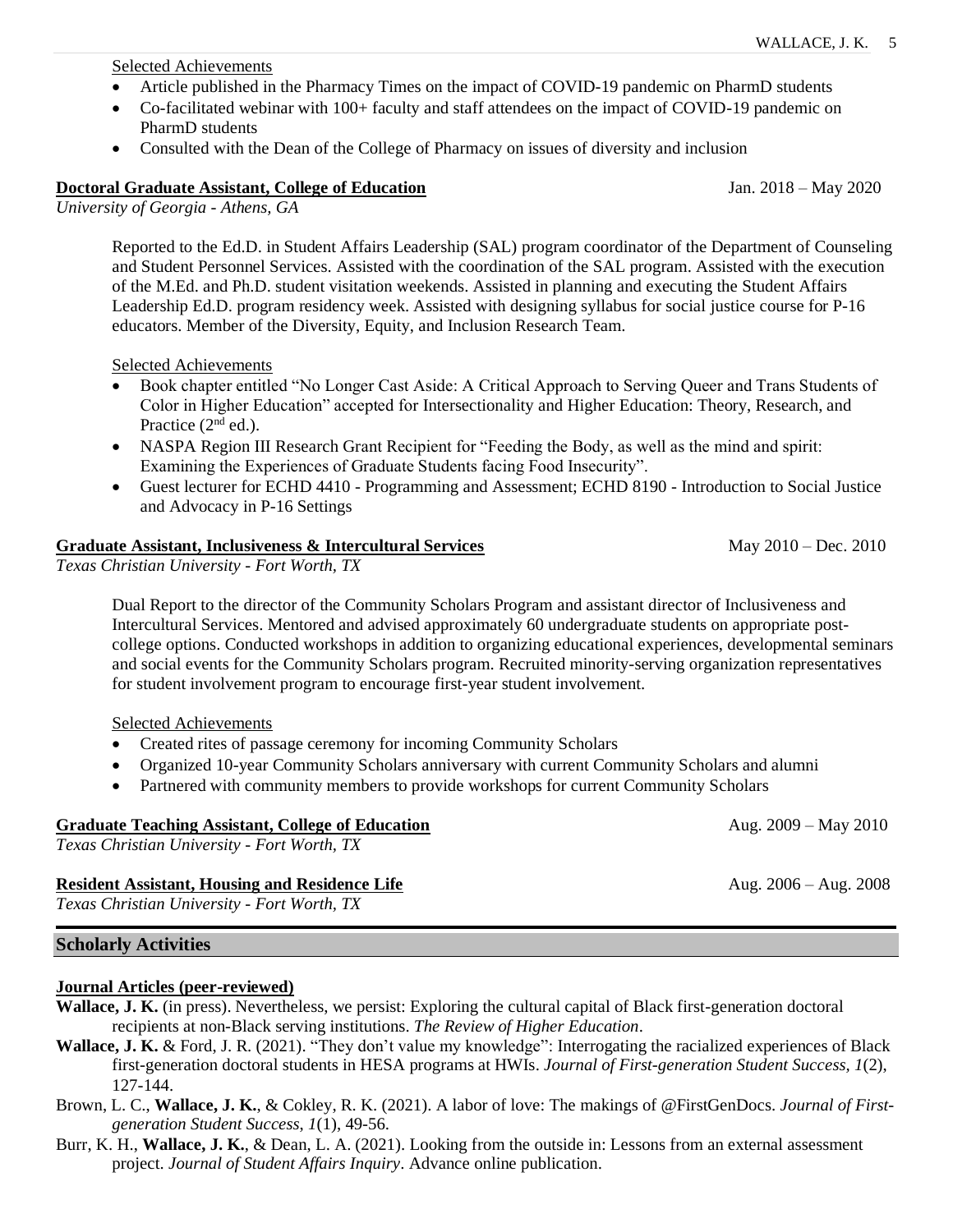- Coleman, R., **Wallace, J. K.**, & Means, D. (2020; invited). Questioning a single narrative: Multiple identities shaping Black queer and transgender student retention. *The Journal of College Student Retention: Research, Theory, and Practice – Special Issue*, *21*(4), 455-475.
- **Wallace, J. K.** (2019). [Review of the book *An education in sexuality & sociality: Heteronormativity on campus*, by F. G. Karioris]*. Journal of Critical Scholarship on Higher Education and Student Affairs, 5*(1), 9-13.

#### **Journal Articles (under review)**

- Martin, G., **Wallace, J. K.**, Burr, K. H., & Smith, M. (revise and resubmit). "Putting up walls" and "sharing struggles": Low-income, first-generation college students' experiences navigating social class with their peers.
- **Wallace, J. K.** & Ford, J. R. (under review). Returning home: Reflections on cultural capital cultivated for Black men faculty through multicultural affairs work.
- Ford, J. R., **Wallace, J. K.**, & Matthews, D. (under review). Race-based admissions and affirmative action: Revisiting historical implications on Black students in higher education.

#### **Book Chapters**

- Ekpe, L. & **Wallace, J. K.** (selected). Advocacy through strategic alliances: Engaging Sankofa mentorship to create liberatory practices for Black graduate students at historically white institutions. In A. Wilkerson & S. Samuels (Ed.), *Best practices and programmatic approaches for mentoring educational leaders*. IGI Global Publishing.
- **Wallace, J. K.**, Johnson, J. T., & Ford, J. R. (selected). For us, by us: Unpacking research with and for Black students in higher education as early career Black men faculty. In J. A. McElderry & S. Hernandez Rivera (Eds.), *Developing an intersectional-consciousness and praxis in antiracist efforts*. Information Age Publishing.
- **Wallace, J. K.** & Ball, J. (invited, submitted). Changing the trajectory for Black students. In Z. Nycum (Ed.), *Educating Black males in the 21st Century South*. Lexington Books.
- **Wallace, J. K.** & Smith, T. D. (invited, submitted). (Re)Defining leadership learning for Black men pursuing graduate education at historically white institutions. In C. Beaty & J. R. Ford (Eds.), *Exploring Black college men & leadership learning*. Information Age Publishing.
- Santa-Ramirez, S. & **Wallace, J. K.** (in press). We got work to do: Testimonios of queer Black and Brown practitioner-scholars navigating the insider/outsider paradox within the ivory tower. In T. J. Jourian, J. Cisneros, A. Duran, & R. Miller (Eds.), *Narrating the insider-outsider paradox as LGBTQ+ scholars and practitioners*. Routledge Publishing.
- Evans, M. E. & **Wallace, J. K.** (in press). Considering sexual identity in supervision. In R. M. Nasser Jr. (Ed.), *Identity in supervision: Understanding who works for you and who you work for in higher education*. Information Age Publishing.
- Dean, L. A. & **Wallace, J. K.** (in press). Who are today's college students?. In N. Y. Gulley (Ed.), *Multiple perspectives on college students: Needs, challenges, and opportunities*. Routledge Publishing.
- **Wallace, J. K.** & Evans, M. E. (2021). Meeting people where they are, without meeting them in hell: A tempered radical approach to teaching equity and justice in risk-averse environments. In L. Parson & C. C. Ozaki (Eds.), *Teaching and learning for social justice and equity in higher education* (3rd ed., pp. 23-41). Palgrave McMillan Publishing.
- **Wallace, J. K.**, Cokley, R. K., & Brown, L. C. (2020). This is soul work: A portrait of three Black first-gen docs. In J. Sablan & J. Van Galen (Eds.), *Amplified voices, intersecting identities: First-generation PhDs navigating institutional power anthology* (pp. 119–125). Brill Sense Publishing.
- Evans, M. E. & **Wallace, J. K.** (2019). No longer cast aside: A critical approach to serving queer and trans students of Color in higher education. In D. Mitchell Jr., J. Marie, & T. Steele (Eds.), *Intersectionality & higher education: Theory, research, and praxis* (2nd ed., pp. 181–189). Peter Lang Publishing. (peer-reviewed)

### **Additional Publications**

- **Wallace, J. K.** (2021). I wish I knew that I could be a professor. *Cap & Co. Education Platform.* Retrieved fro[m https://www.drrachaelcap.com/blog-posts/i-wish-i-knew-that-i-could-be-a-professor-a-piece-by](https://www.drrachaelcap.com/blog-posts/i-wish-i-knew-that-i-could-be-a-professor-a-piece-by-dr-jason-k-wallace)[dr-jason-k-wallace](https://www.drrachaelcap.com/blog-posts/i-wish-i-knew-that-i-could-be-a-professor-a-piece-by-dr-jason-k-wallace)
- Fulford, M., Lebovitz, L., Ray, M. E., **Wallace, J. K.**, Henson, B., & Smith, K. (2020). PharmD students cope with transitions in the wake of the COVID-19 pandemic. Essay in *Pharmacy Times.* Retrieved from [https://www.pharmacytimes.com/view/pharmd-students-cope-with-transitions-in-the-wake-of-the-covid-19](https://www.pharmacytimes.com/view/pharmd-students-cope-with-transitions-in-the-wake-of-the-covid-19-pandemic) [pandemic](https://www.pharmacytimes.com/view/pharmd-students-cope-with-transitions-in-the-wake-of-the-covid-19-pandemic)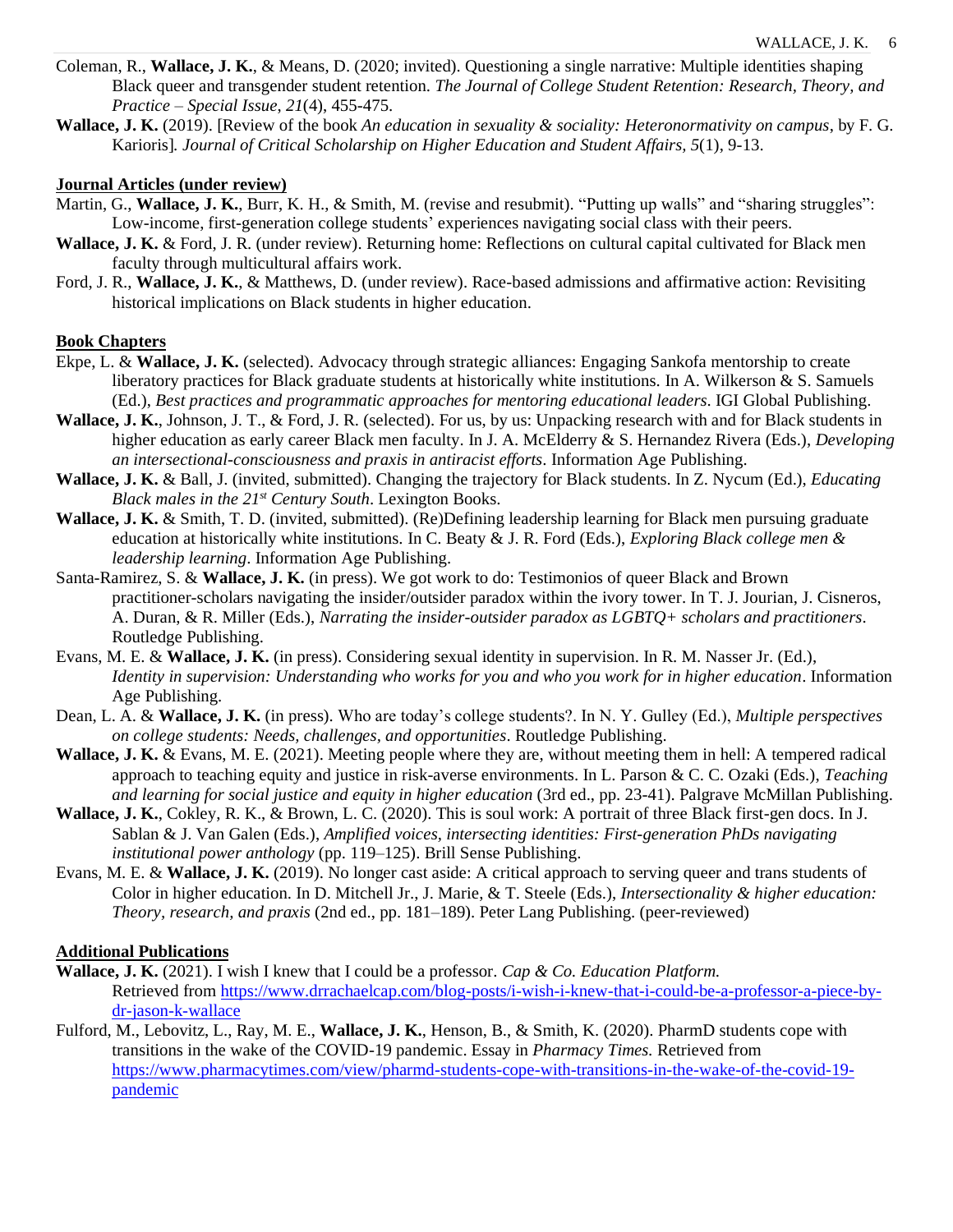#### **Works in Preparation**

- **Wallace, J. K.**, Quarles, D., Lawrence, P. J. (in progress). Divorcing the actor-less narrative of impostor syndrome: A systematic literature review.
- **Wallace, J. K.** & Cummings, V. (in progress). To be Black and 'Quare': A narrative case study exploring the experiences of Black queer men at historically white institutions in the South.
- Smith, M., **Wallace, J. K.**, Torrence, A., & Martin, G. (in progress). Feeding the body, as well as the mind and spirit: Examining the experiences of graduate students facing food insecurity.

#### **Research, Grant, and Fellowship Awards**

- Donaldson, J. R., Karim, S., Morgan, S., **Wallace, J. K.**, & Wallace, M. (2021). *Advancement of women in natural sciences (Advancement WiNS)*. Jim A. Payne Foundation Award. (\$170,000; awarded). Co-Principal Investigator.
- **Wallace, J. K.** (2021). Innovative teaching mini grant. University of Southern Mississippi Center for Faculty Development. (\$300; awarded).
- Fulford, M. & **Wallace, J. K.** (2020). *"Exploring curricular innovations in doctor of pharmacy (PharmD) programs that emerged in response to the COVID-19 pandemic and how students coped with transitions.* Spencer Foundation Grant. (\$50,000; not awarded). Co-Principal Investigator.
- **Wallace, J. K.** (2020). *"The ancestors are watching; make them proud": Narratives exploring Black first-generation doctoral recipients' use of cultural capital at non-Black serving institutions*. American Association of Blacks in Higher Education Dissertation Grant Award. (\$500; awarded). Principal Investigator.
- **Wallace, J. K.** (2019). *Exploring the terminal educational journey of Black first-generation doctoral recipients*. University of Georgia Graduate School Research Award. (\$1600; awarded). Principal Investigator.
- **Wallace, J. K.** & Cummings, V. (2019). *To be Black and 'Quare': A narrative case study exploring the experiences of Black queer men at historically white institutions in the South.* Southern Association of College Student Affairs Research Grant. (\$400; awarded). Principal Investigator.
- **Wallace, J. K.** (2019). Southern Regional Education Board Dissertation Fellowship. (\$20,000; not awarded).
- **Wallace, J. K.** (2019). *Exploring the terminal educational journey of Black first-generation doctoral recipients.* NASPA Region III Research and Assessment Grant. (\$1000; awarded). Principal Investigator.
- **Wallace, J. K.** (2018). *This is soul work: A nkwaethnography of three Black first-generation doctoral students*. University of Georgia Graduate School Research Award. (\$400; awarded).
- **Wallace, J. K.**, Smith, M., & Martin, G. (2018). *Feeding the body, as well as the mind and spirit: Examining the experiences of graduate students facing food insecurity.* NASPA Region III Research and Assessment Grant. (\$1000; awarded). Co-Principal Investigator.

#### **Refereed Conference Presentations and Posters**

\* Denotes poster presentations

#### **International (2)**

- **Wallace, J. K.** (2021, May). Nevertheless, we persist: Exploring the cultural capital of Black first-generation doctoral recipients at non-Black serving institutions. Paper presented at the  $17<sup>th</sup>$  International Congress of Qualitative Inquiry, Champaign-Urbana, IL.
- Burr, K. H., & **Wallace, J. K.** (2019, May). *What happens when no one is looking: Measuring integrity through a multipronged qualitative approach.* Report presented at the 15<sup>th</sup> International Congress of Qualitative Inquiry, Champaign-Urbana, IL.

#### **National (27)**

- **Wallace, J. K.**, Quarles, D. A., Lawrence, P. J. (2021, November). A power-conscious analysis of impostorism in higher education. Paper presented for the Association for the Study of Higher Education (ASHE) Annual Conference, San Juan, Puerto Rico.
- **Wallace, J. K.**, & Ford, J. R. (2021, November). Returning home: Reflections on cultural capital cultivated for Black men faculty through multicultural affairs work. Paper presented for the Council for Ethnic Participation (CEP) Pre-Conference at the Association for the Study of Higher Education (ASHE) Annual Conference, San Juan, Puerto Rico.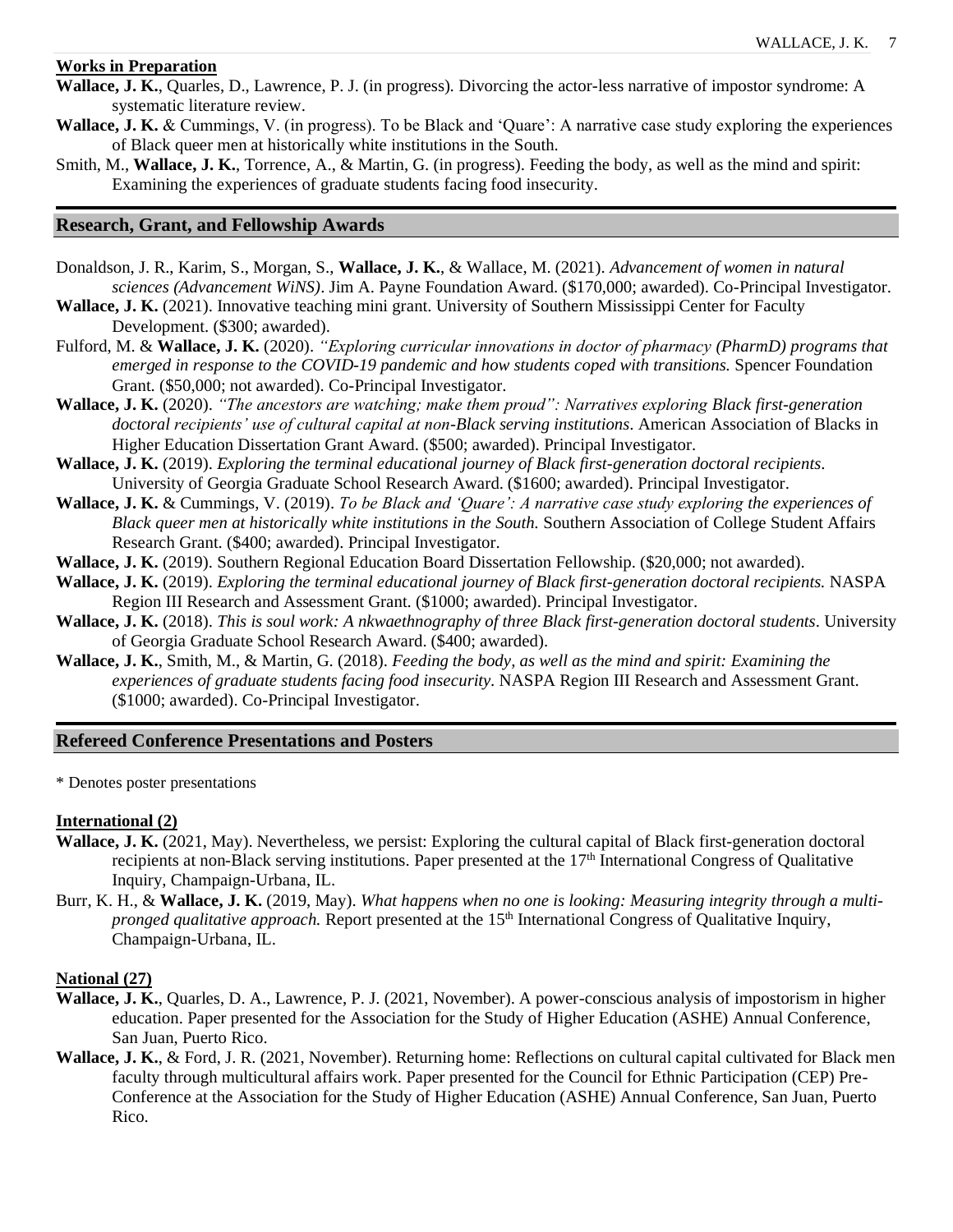- Thompson, J., Chasteen, A., Sparkman, L., **Wallace, J. K.**, & Zimmerman, C. (2021, October). What does gender equity look like in higher ed and scholarships? Presentation at the 2021 National Scholarship Providers Association (NSPA) Annual Conference, Virtual Conference.
- **Wallace, J. K.**, Brown, L. C., & Cokley, R. K. (2021, June). Amplifying our voices: Lessons learned from @FirstGenDocs. Presentation at the NASPA Virtual Conferences on Student Success in Higher Education, Virtual Conference.
- **Wallace, J. K.** (2020, November). Straight outta college: An anthology of 10 Black first-gen docs. Performance presentation for the Association for the Study of Higher Education (ASHE) Annual Conference, Virtual Conference.
- **Wallace, J. K.**, Briscoe, K., Ford, J., Smith, T., & Whitehead, M. (2020, November). Before we let go: Counterstories of Black scholars navigating the academic job market. Interactive symposium presented at the Association for the Study of Higher Education (ASHE) Annual Conference, Virtual Conference.
- **Wallace, J. K.** (2020, March). "The ancestors are watching; make them proud": Narratives exploring Black firstgeneration doctoral recipients' use of cultural capital at non-Black serving institutions. Presentation accepted for the American Association of Blacks in Higher Education (AABHE) Annual Conference, Charleston, SC. (Cancelled due to COVID-19)
- **Wallace, J. K.** (2019, November). #MelaninMagic: Amplifying the voices of Black first-generation college students pursuing doctorates at historically white institutions. Paper presented at the Association for the Study of Higher Education (ASHE) Annual Conference, Portland, OR.
- **Wallace, J. K.**, Quarles, D. A., & Lawrence, P. J. (2019, November). It's not me, it's you!: Divorcing the actor-less narrative of impostor syndrome. Interactive symposium presented at the Association for the Study of Higher Education (ASHE) Annual Conference, Portland, OR.
- Smith, M., **Wallace, J. K.**, & Martin, G. (2019, November). Feeding the body, as well as the mind and spirit: Examining the experiences of graduate students facing food insecurity. Roundtable presentation at the Association for the Study of Higher Education (ASHE) Annual Conference, Portland, OR.
- Martin, G., Wallace, J. K., Burr, K. H., & Smith, M. (2019, November). "Putting up walls" and "sharing struggles": Low-income, first-generation college students' experiences navigating social class with their peers. Paper presented at the Association for the Study of Higher Education (ASHE) Annual Conference, Portland, OR.
- **Wallace, J. K.** (2019, May). Melanin magic: Amplifying the voices of Black first-gen doctoral students. Paper presented at the National Conference on Race & Ethnicity in American Higher Education (NCORE), Portland, OR.
- **Wallace, J. K.** (2019, March). Rethinking theory: A critical interpretation of racial-ethnic identity development. Poster presented at the American College Personnel Association (ACPA) Annual Conference, Boston, M.A.\*
- **Wallace, J. K.** (2019, March). Changing the conversation: Engaging students in ethical decision-making and integrity. Presentation at the American College Personnel Association (ACPA) Annual Conference, Boston, MA.
- Linder, C., Evans, M. E., Stewart, T. J., **Wallace, J. K.**, & Whitehead, M. (2019, March). A power-conscious approach: Reimagining campus sexual violence prevention. Presentation at the American College Personnel Association (ACPA) Annual Conference, Boston, MA.
- Burr, K. H., **Wallace, J. K.**, & Dean, L. A. (2019, March). Looking from the outside in: Lessons from an external assessment project. Accepted for NASPA Annual Conference, Los Angeles, CA.
- Cokley, R. K., **Wallace, J. K.**, & Andrews, L. (2018, November). This is soul work: An nkwaethnography of three Black first-generation doctoral students. Roundtable presentation at the Association for the Study of Higher Education (ASHE) Annual Conference, Tampa, FL.
- Rocco, M., Lange, A., Linder, C., Cole, E., **Wallace, J. K.**, & Evans, M. E. (2018, November). Envisioning a holistic research agenda for student activism in higher education. Interactive symposium presented at the Association for the Study of Higher Education (ASHE) Annual Conference, Tampa, FL.
- **Wallace, J. K.** & Evans, M. E. (2018, May). Honoring more voices: Decolonizing assessment practices through the application of critical theory. Presentation at the National Conference on Race & Ethnicity in American Higher Education (NCORE), New Orleans, LA.
- **Wallace, J. K.** & Smith, T. (2018, March). Moving beyond the money: Examining attrition of new student affairs professionals. Presentation at NASPA Annual Conference, Philadelphia, PA.
- Wells, A., Cooper, D., Dean, L. A., & **Wallace, J. K.** (2018, March). When good plans go bad: The flip side of assessment best practice. Presentation at NASPA Annual Conference, Philadelphia, PA.
- Evans, M. E. & **Wallace, J. K.** (2018, March). Doing the work on purpose: Centering QTSOC experience in student affairs practice. Pre-conference presentation at NASPA Annual Conference, Philadelphia, PA.
- **Wallace, J. K.** & Evans, M. E. (2017, December). Honoring all voices: Decolonizing assessment practices. Presentation at NASPA Multicultural Institute, New Orleans, LA.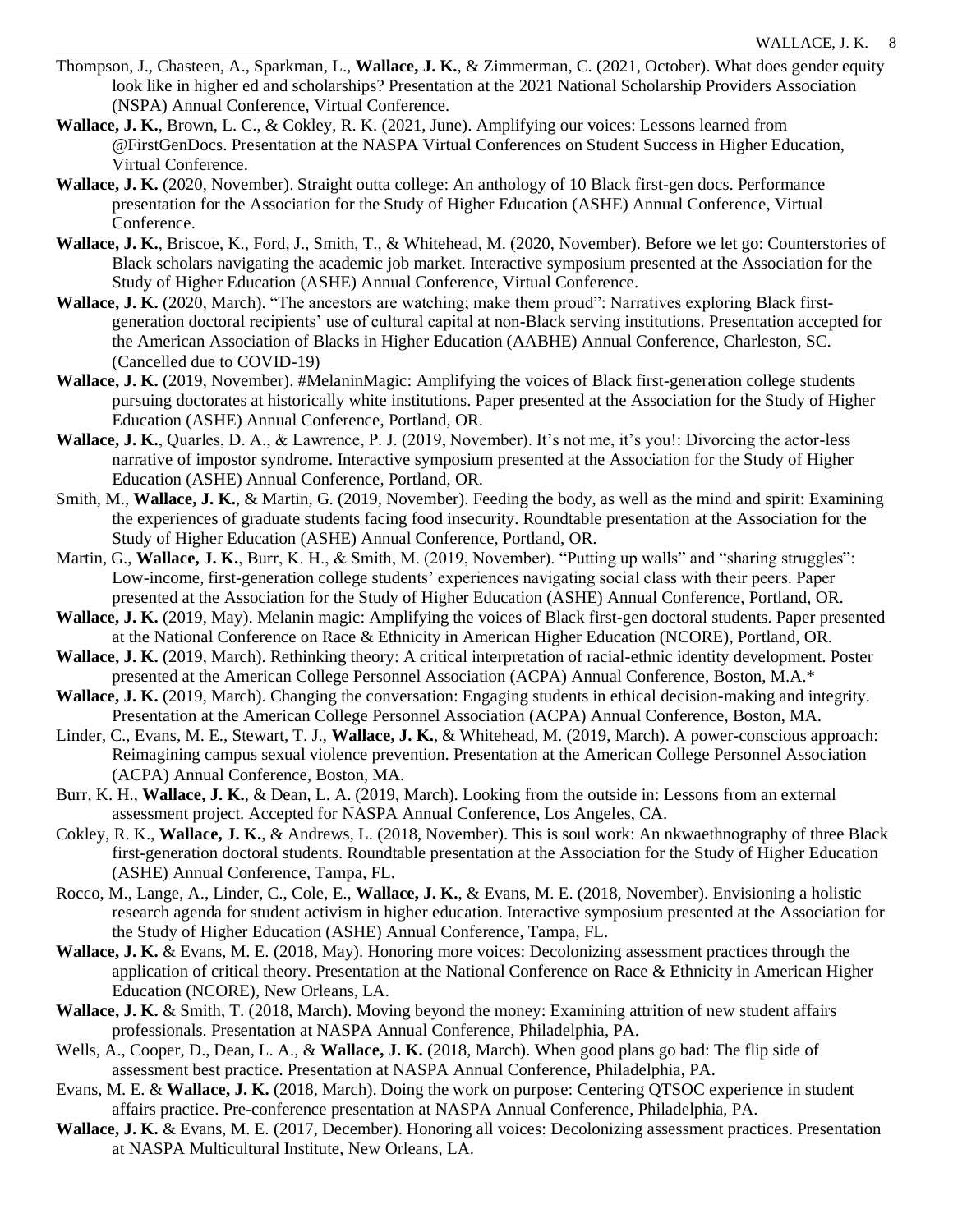- Evans, M. E. & **Wallace, J. K.** (2017, November). Environments matter: Centering the QTSOC experience in identitybased spaces. Mini-institute presentation at NASPA Multicultural Institute, New Orleans, LA.
- **Wallace, J. K.** & Smith, T. (2017, November). Moving beyond the money: Examining attrition of new student affairs professionals. Roundtable presentation at the Association for the Study of Higher Education (ASHE) Annual Conference, Houston, TX.
- Andrews, L., Cokley, R. K., **Wallace, J. K.** (2017, June). Can't stop, won't stop: Digital space interventions for firstgeneration doctoral students. Presentation at NASPA Closing the Achievement Gap Conference, Washington, D.C.
- Chapple, J., Cobb, J. M., **Wallace, J. K.**, Espino, T., Skinner, J. (2015, March). Crisis, trauma & resiliency: Holistic retention and student success on a non-traditional campus. Presentation at NASPA Annual Conference, New Orleans, LA.

#### **Regional (9)**

- Smith, M., **Wallace, J. K.**, & Bettencourt, G. M. (2021, November). "I don't think they even care": Examining the experiences of graduate students facing food insecurity. Presentation at the Southern Association for College Student Affairs (SACSA) Annual Conference, Norfolk, VA.
- **Wallace, J. K.**, Breeden, R., Whitehead, M., & Williams, B. M. (2019, November). Black excellence lives here: The experiences of Black doctoral students at HWIs. Presentation at the Southern Association for College Student Affairs (SACSA) Annual Conference, Raleigh, NC.
- **Wallace, J. K.** (2018, November). Critical interpretation of racial-ethnic identity development. Poster presentation at the Southern Association for College Student Affairs (SACSA) Annual Conference, Myrtle Beach, SC.\*
- **Wallace, J. K.** (2018, November). Nice for what?: Examining experiences of marginalized student affairs professionals through the lens of institutional betrayal. Presentation at the Southern Association for College Student Affairs (SACSA) Annual Conference, Myrtle Beach, SC.
- Smith, M., Dunn, L., Hernandez, E., **Wallace, J. K.**, & Williams, B. M. (2018, November). Prepare and pivot: Balancing your graduate school "plan" with emerging opportunities. Presentation at the Southern Association for College Student Affairs (SACSA) Annual Conference, Myrtle Beach, SC.
- **Wallace, J. K.** & Williams, Q. (2018, November). Changing the conversation: Engaging students in ethical decisionmaking and integrity. Presentation at the Southern Association for College Student Affairs (SACSA) Annual Conference, Myrtle Beach, SC.
- **Wallace, J. K.**, Andrews, L., & Cokley, R. K. (2018, November). Sankofa realized: Words of wisdom to first-gen doc students from first-gen doc students. Presentation at the Southern Association for College Student Affairs (SACSA) Annual Conference, Myrtle Beach, SC.
- **Wallace, J. K.**, Andrews, L., & Cokley, R. K. (2017, October). Digital space interventions for first-generation doctoral students. Presentation at the Southern Association for College Student Affairs (SACSA) Annual Conference, Chattanooga, TN.
- Smith, M., Evans, M. E., **Wallace, J. K.**, & Whitehead, M. (2017, October). An inclusive measure: The art of applying critical theories to common assessment practices. Presentation at the Southern Association for College Student Affairs (SACSA) Annual Conference, Chattanooga, TN.

#### **Local (3)**

- **Wallace, J. K.** & Andrews, L. (2017, September). Digital space interventions for first-generation doctoral students. Presentation at the UGA Engage Conference, Athens, GA.
- **Wallace, J. K.** (2017, January). How to get away with prejudice: Exploring the use of microaggressions in the United States. Presentation at the Georgia Collegiate Leadership Conference, Athens, GA.
- **Wallace, J. K.** (2016, April). How to get away with prejudice: Exploring the use of microaggressions in the United States. Presentation at the Diversity, Inclusion, and Fairness (DIF) Conference, Statesboro, GA.

# **Invited Speaking, Keynote, and Facilitation Engagements**

- **Wallace, J. K.** (2022, May). *Achieving institutional equity: Strategies for pedagogy and praxis*. Presentation for Texas A&M University at Galveston, Galveston, TX.
- **Wallace, J. K.** (2022, May). *Engaging in liberatory research*. Guest lecture for Dr. Maria Wallace's SME 792 Teaching & Learning STEM in Higher Education course, doctoral level course, The University of Southern Mississippi, Hattiesburg, MS.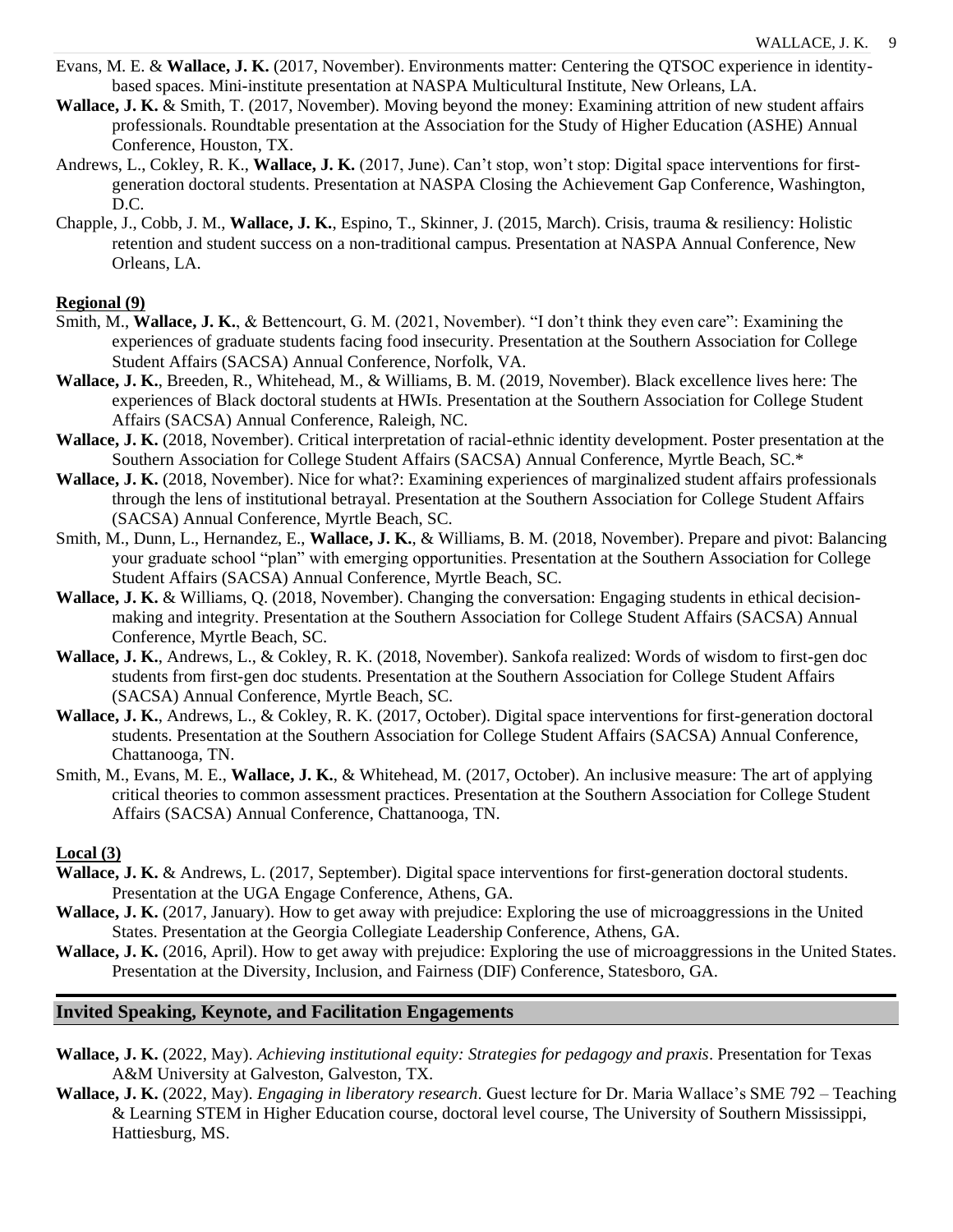- **Wallace, J. K.** (2022, May). *Strategies for advancing equity and inclusion in the workplace*. Presentation for Texas State University's MBA Program, San Marcos, TX.
- Long, L., McGowan, B. L., Snipes, J. T., **Wallace, J. K.** (2022, April). *Black men in faculty positions*. Panelist for Dr. Christopher Traver's Black Men in Education: Peril, Promise and Potentialities course, undergraduate level course, Denison University, Granville, OH.
- Evans, M. E., Sirju-Johnson, N. A., **Wallace, J. K.** (2022, April). *The role of advocacy in EDI work*. Panelist for Dr. Melvin Whitehead's Equity, Diversity, and Inclusion course, master-level course, Binghamton University, Binghamton, NY.
- Gonzalez, A., Jenkins-Rimmer, T., Le, A., Patterson, L., **Wallace, J. K.** (2022, April). *Sexual assault in the LGBTQ+ community*. Panelist for the University of Southern Mississippi's Sexual Assault Prevention Ambassadors, Gender and Sexuality Alliance, and the PRISM Office, Hattiesburg, MS.
- Arnold, G., Le, A., Sawyer, R., **Wallace, J. K.** (2022, April). *Toxic Masculinity Forum*. Panelist for the University of Southern Mississippi's Sexual Assault Prevention Ambassadors, Hattiesburg, MS.
- Christensen, K., Danforth, M., Judge, J., & **Wallace, J. K.** (2022, March). *Innovative teaching strategies workshop*. Presentation for the University of Southern Mississippi's Center for Faculty Development, Hattiesburg, MS.
- **Wallace, J. K.** (2022, March). *Exploring culturally relevant pedagogy*. Presentation for Texas A&M University at Galveston, Galveston, TX.
- Crisler, T., Jones, Z., Snyder, B., **Wallace, J. K.**, & Walker, K. (2022, February). *Shades of LGBTQIA*. Panelist for the University of Southern Mississippi's PRISM Office, Hattiesburg, MS.
- Monette-Barajas, M., Navarro-Castellanos, N., Torpey-Saboe, N. & **Wallace, J. K.** (2022, February)**.** *"NSPA Executive Interview Series: How Will COVID Reshape the Work We Do as Scholarship Providers?"*. Webinar for the National Scholarship Providers Association, Virtual.
- **Wallace, J. K.** (2022, January). *Exploring strategies for equity in pedagogy and praxis*. Presentation for Texas A&M University at Galveston, Galveston, TX.
- **Wallace, J. K.** (2022, January). *Navigating the doctoral journey: Tips for First-Gen Docs*. Presentation for the University of Southern Mississippi's Higher Education Ed.D. program, Hattiesburg, MS.
- Brown, L. C., Cokley, R. K., & **Wallace, J. K.** (2021, November). *Navigating graduate school as a first-generation student*. Featured panelist for the University of Georgia National First-Generation Week Celebration, Athens, GA.
- **Wallace, J. K.** (2021, October). *Brotherhood, love, and excellence: A call-to-action for Black men*. Keynote speaker for the University of Southern Mississippi's Men of Excellence Men's Summit, Hattiesburg, MS.
- **Wallace, J. K.** (2021, October). *Because Blue Ivy will be a first-gen student: And other reasons why you should care about critically serving first-generation college students*. Guest lecture for Dr. Courtney Gay Equity, Diversity, and Inclusion course, master-level course, University of Georgia, Athens, GA.
- **Wallace, J. K.** (2021, August). *Everything you need you already possess*. Keynote speaker for the University of Southern Mississippi First-Gen Fest, Hattiesburg, MS.
- **Wallace, J. K.** (2021, June). *Summer reading series on culturally responsive teaching*. Creator/facilitator for a workshop series for faculty members at The University of Southern Mississippi.
- **Wallace, J. K.** (2021, May). *A conversation with #FirstGenDocs*. Guest speaker for the Cornell University First-Generation & Low-Income (FiGLI) Graduate Student Organization, Virtual.
- Hawkins-Jones, J., Kozlowski, K, O'Brien, T., & **Wallace, J. K.** (2021, March). *Racism in education: A discussion panel*. Panelist for The University of Southern Mississippi African American Student Organization, Virtual.
- Davis, C. H., Thompson, L., & **Wallace, J. K.** (2021, February). *Strategies for Success in Graduate School*. Panelist for The University of Southern Mississippi TRIO McNair Scholars Program.
- Evans, M. E. & **Wallace, J. K.** (2021, February). *Racial justice town hall*. Virtual facilitation for the Washington Area Frisbee Club (WAFC).
- **Wallace, J. K.** (2020, November). *Because Blue Ivy will be a first-gen student: And other reasons why you should care about critically serving first-generation college students*. Guest lecture for Drs. Courtney Gay & Zoe Johnson's Equity, Diversity, and Inclusion course, master-level course, University of Georgia, Athens, GA.
- Smith, T. C. & **Wallace, J. K.** (2020, November). *Preparing for the job search within the university.* Roundtable facilitation for the Association for the Study of Higher Education (ASHE) Council of Ethnic Participation Mentor Protégé Program.
- **Wallace, J. K.** (2020, October). *Nevertheless, we persist: Exploring the cultural capital of Black first-generation doctoral recipients at non-Black serving institutions*. Virtual presentation for The University of Southern Mississippi School of Education Scholarship Circle.
- Ekpe, L., Jones, S. & **Wallace, J. K.** (2020, October). *Elevating Black Student Voices*. Panelist for Texas Christian University College of Education Facebook Live.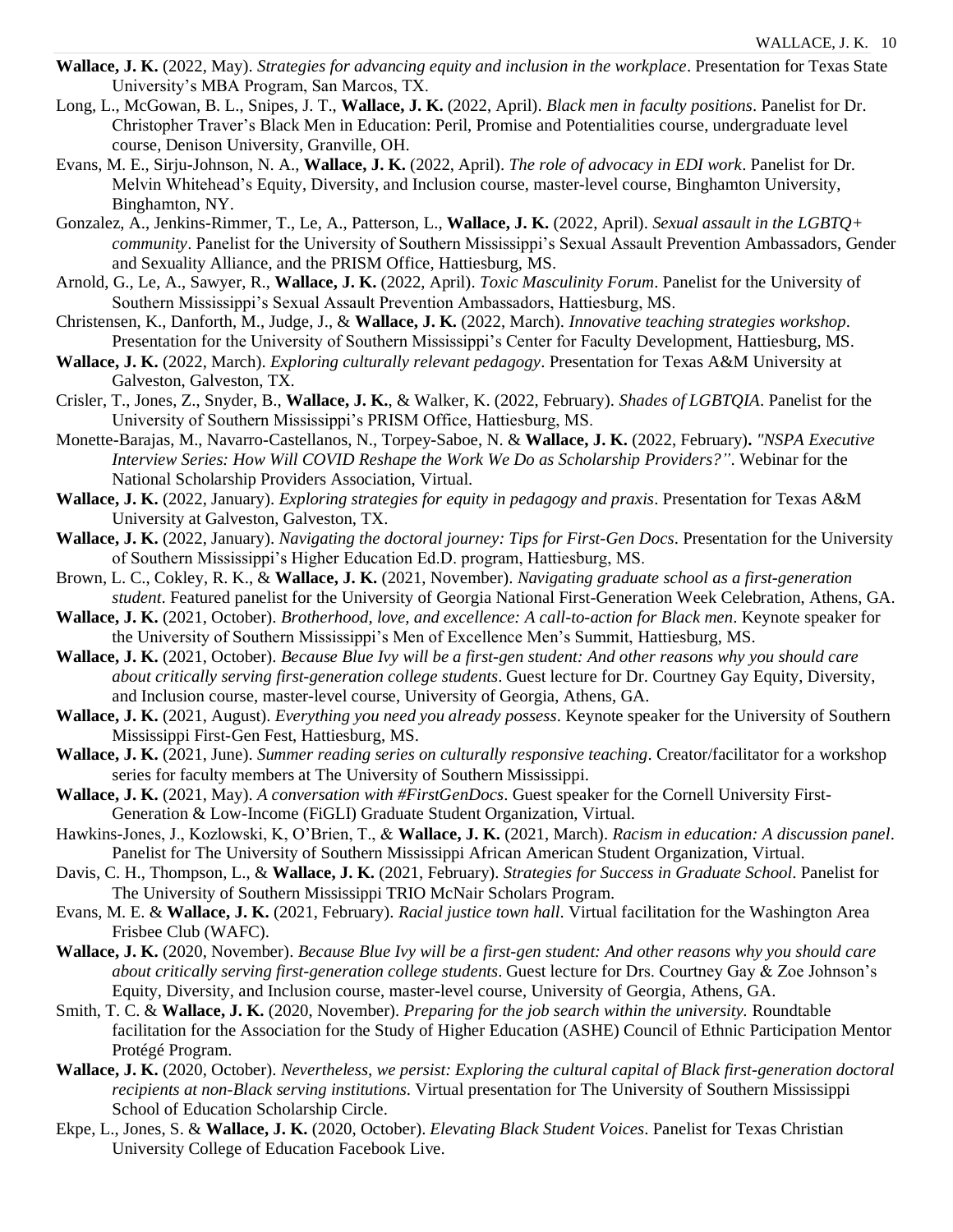- **Wallace, J. K.**, Sorenson, S., Pérez, S., & Smith, E. (2020, September). *Destination Cap & Gown: Graduate Student Panel.* Panelist for the Cap & Co. Virtual Graduate Student Workshop.
- Brown, L. C., Cokley, R. K., **Wallace, J. K.**, & Williams, Q. (2020, July). *Social justice series: The Black Lives Matter movement explained*. Virtual presentation for the East Bay Eclipse Soccer Club.
- **Wallace, J. K.**, Henson, B., Ray, M. E., Fulford, M. (2020, June). *Helping students cope with transitions in the wake of COVID-19*. Webinar presentation for the American Association of the Colleges of Pharmacy.
- **Wallace, J. K.** (2020, April). *Beyond my imagination…*. Keynote presentation for the CSAAGA Virtual End-of-Year Celebration, Athens, GA.
- **Wallace, J. K.** (2020, March). *Real Students, Real Conversations*. Panelist for the UGA TRIO McNair Scholars Program, Athens, GA.
- **Wallace, J. K.** (2019, November). *First-Gen in Graduate School: A Chat with First-Gen Scholars*. Presentation and facilitation engagement at the University of Georgia, Athens, GA.
- **Wallace, J. K.** (2019, September). *From #HotGirlSummer to #HotNerdFall: Finding congruence and commitment in student leadership*. Keynote presentation for Georgia Gwinnett College LEAD Conference, LaGrange, GA.
- Fling, H., Sander, C., Tolliver, S., & **Wallace, J. K.** (2019, March). *Graduate student panel*. Panelist for UGA Graduate School Accepted Students Day, Athens, GA.
- Booker, K., Walker, S. & **Wallace, J. K.** (2019, March). *Multicultural competence in supervision and student affairs practice*. Panelist for the ECHD 7740 Practicum in Student Affairs, Athens, GA.
- Bruick, T., Galloway Burke, M., Robinson-Nichols, M., Vaughn, E., & **Wallace, J. K.** (2018, November). *A conversation about the doctoral journey with scholar-practitioners*. Panelist for the Graduate Symposium – Doctoral Track at Southern Association for College Student Affairs (SACSA) Annual Conference, Myrtle Beach, SC.
- Green, R., Hester, A., & **Wallace, J. K.** (2018, October). *Ethical leadership panel.* Panelist for Emory University Ethically Engaged Leaders Program, Atlanta, GA.
- Campbell, S., Dexter, M., & **Wallace, J. K.** (2018, October). *Get involved: Campus engagement beyond student organizations.* Panelist for University of Georgia African American Male Initiative Workshop, Athens, GA.
- Tran, O. & **Wallace, J. K.** (2018, February). *Queer and trans People of Color caucus*. Co-facilitator for University of Georgia Connect Conference, Athens, GA.
- Evans, M. E. & **Wallace, J. K.** (2017, December). *Developing effective allies on campus.* Webinar Debrief and Group Facilitation. Presentation to the University of Georgia Division of Student Affairs, Athens, GA.
- Cawthon, T., Havice, P., Walker, K., & **Wallace, J. K.** (2017, October). *To pursue the terminal degree of not – tips, considerations, and personal accounts*. Panelist at the Southern Association for College Student Affairs (SACSA) Annual Conference in Chattanooga, TN.
- Barco, T., Davis-Barham, J., Evans, M. E., **Wallace, J. K.**, & Waller, M. (2017, September). *The art of navigating leadership: Portraits of lessons learned.* Presented at the University of Georgia Engage! Conference, Athens, GA.
- **Wallace, J. K.** (2017, April). *Creating the college experience*. Presented as a part of Greek Life Essentials to the University of Georgia Interfraternity Council Recruitment Chairs, Athens, GA.
- Amer, A., Bennett-Alexander, D., Sue, D. W., **Wallace, J. K.** (2017, March). *Courageous conversations: Next steps in everyday life, research, and practice.* Presented at the 12<sup>th</sup> annual University of Georgia College of Education Diversity, Equity and Inclusion Conference, Athens, GA.
- **Wallace, J. K.** (2016, August). *Inclusion: An inclusive approach to all student affairs work.* Presented at the University of Georgia Student Affairs New Staff Orientation, Athens, GA.
- **Wallace, J. K.** (2014, February) *Introduction to StrengthsQuest | Strengths, leadership and you – StrengthsQuest 2.0*. Keynote presented at Southern Methodist University's Crain All-University Leadership Conference, Dallas, TX.

#### **Teaching and Advising**

\* Denotes courses I developed

#### **The University of Southern Mississippi**

Graduate Instruction:

- Capstone in Higher Education (Ed.D.; SP22, FA21, SP21, FA20)
- Social Justice in Higher Education\* (Ed.D.; FA21, FA20)
- The Realities & Experiences of Black People in the Academy\* (Ed.D.; SU21)
- First-Generation Students in Higher Education\* (Ed.D.; SU22, SU21)
- The College Student (M.Ed.; SP22, SP21)
- Independent Study: Black First-Generation Doctoral Women\* (Ed.D.; SP21)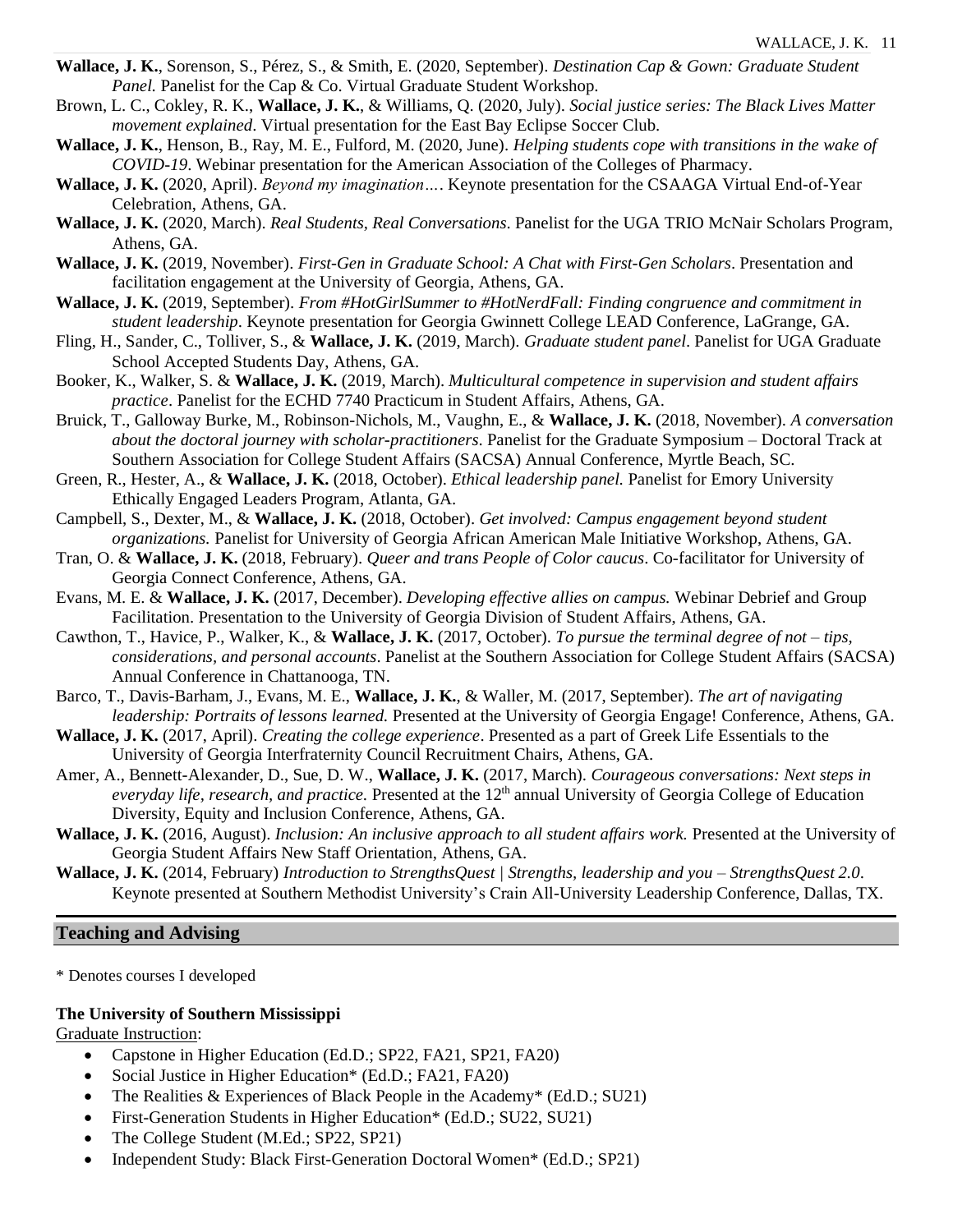- Foundations of Student Affairs Administration (M.Ed.; FA20)
- Organization and Administration in Higher Education (Ed.D./Ph.D.; SU21, SU20)

#### Undergraduate Instruction:

• Luckyday Citizenship Seminar: First-Year Seminar (FA21)

#### Advising:

Capstone Project Advisor (completed)

- 1. Kellie Herrington Jones (2022). *The effect on enrollment at Hinds Community College among dual enrollment students*. Ed.D., Higher Education Administration, The University of Southern Mississippi.
- 2. Jennifer Hill Faron (2022). *Instituting the pathways advising model at Pensacola State College: A feasibility study*. Ed.D., Higher Education Administration, The University of Southern Mississippi.
- 3. Amy LeBert (2022). *Graduate clinician perspectives of feedback delivery mode and frequency in on-campus clinical supervision.* Ed.D., Higher Education Administration, The University of Southern Mississippi.
- 4. Kelly Lester (2022). *Faculty leadership institute: A case study in leadership development in higher education*. Ed.D., Higher Education Administration, The University of Southern Mississippi.
- 5. Scott Manganello (2022). *The slippery-slope of privatizing public college and university in the United States*. Ed.D., Higher Education Administration, The University of Southern Mississippi.
- 6. Raven Moore (2022). *First-generation college students' experiences at public universities*. Ed.D., Higher Education Administration, The University of Southern Mississippi.
- 7. Joseph Price (2022). *The impact of COVID-19 on first-generation and low-income higher education students*. Ed.D., Higher Education Administration, The University of Southern Mississippi.

### Capstone Project Advisor (in progress)

- 1. Valerie Bridgeforth Ed.D., Higher Education Administration
- 2. K. Morgan Chandler Ed.D., Higher Education Administration
- 3. Traevon Cooper Ed.D., Higher Education Administration
- 4. Marleigha Evans Ed.D., Higher Education Administration
- 5. Monica French Ed.D., Higher Education Administration
- 6. Johnny Jenkins Ed.D., Higher Education Administration
- 7. Hailie Lane Ed.D., Higher Education Administration
- 8. J. Nicole Porchia Ed.D., Higher Education Administration
- 9. Vickie Reed Ed.D., Higher Education Administration
- 10. Julian Sanders Ed.D., Higher Education Administration
- 11. Dominique Simmons Ed.D., Higher Education Administration
- 12. Chris Smith Ed.D., Higher Education Administration
- 13. Brock Taylor Ed.D., Higher Education Administration
- 14. Teresa Washington Ed.D., Higher Education Administration

#### Major Advisor, Doctoral Students

1. Jaborius Ball - Ph.D., Higher Education Administration

#### Committee Member, Doctoral Dissertation

1. Jasmine Thornton - Ph.D., Higher Education Administration

#### Chair, Undergraduate Thesis

1. Khytavia Fleming, Honors College

#### Advising Load

- 75 graduate students (SP22)
- 79 graduate students (FA21)
- 55 graduate students (SP21)
- 42 graduate students (FA20)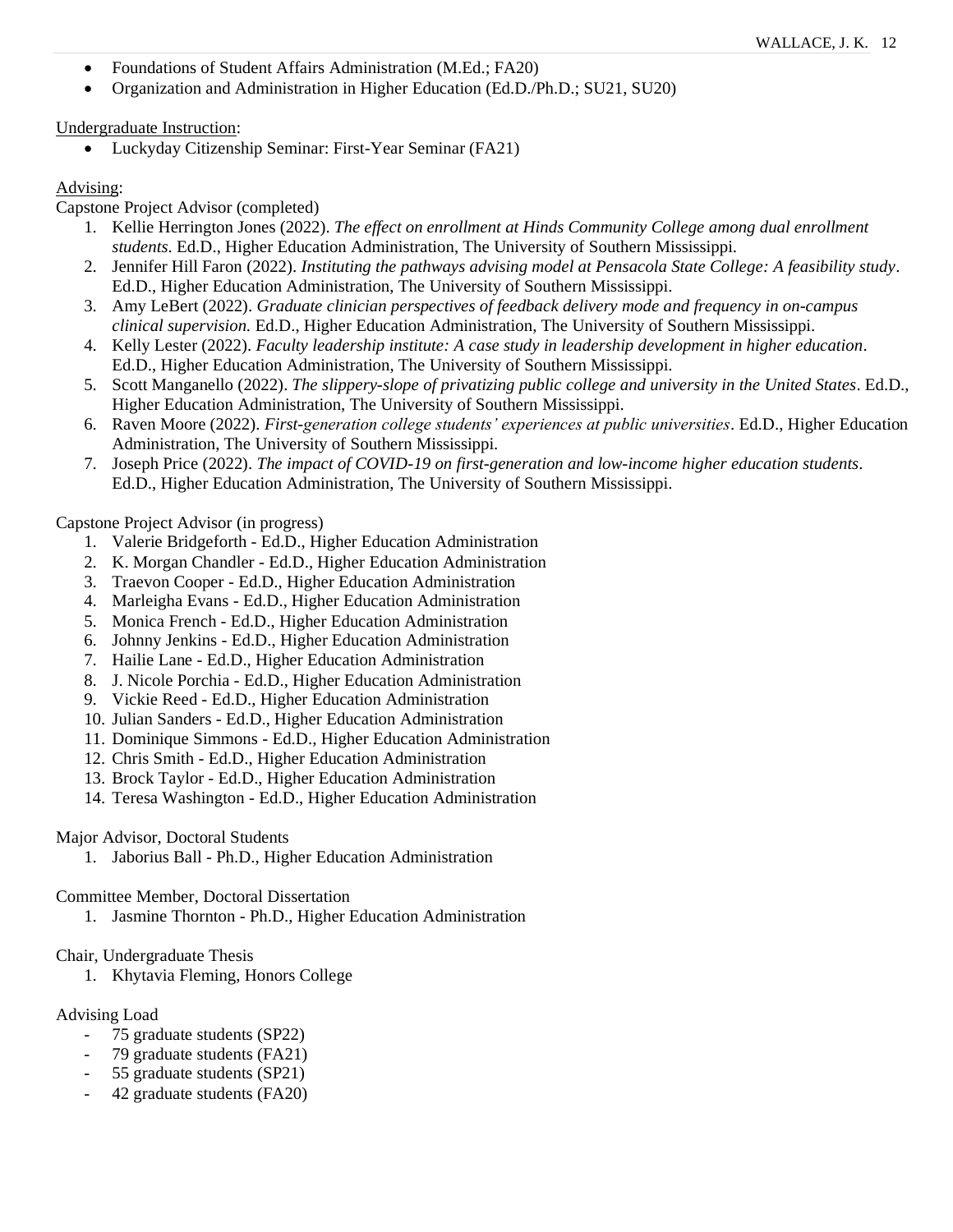#### Mentored Student Work (Published):

Price, J. (2020, September 28). *End legacy admissions*. Inside Higher Ed. <https://www.insidehighered.com/admissions/views/2020/09/28/its-time-end-legacy-admissions-opinion>

### **University of Georgia**

Graduate Instruction:

- Multicultural Practices in Student Affairs (TA, M.Ed.; FA19)
- "Moving In" to Student Affairs (TA, M.Ed.; FA19, FA18)
- Legal Issues in Student Affairs (TA, M.Ed.; SP19)
- Group Interventions (TA, M.Ed.; FA18)

#### Undergraduate Instruction:

• Intro to Student Affairs (SP19)

### **University of North Texas at Dallas**

Undergraduate Instruction:

• Learning Strategies (FA14, FA13)

### **Texas Christian University**

Undergraduate Instruction:

- Intercultural Leadership\* (FA12)
- Freshman Seminar in Education (TA; SP10, FA09)

### **Service**

**Scholarly Service** 

Journal of First-generation Student Success 2022 – Present Editorial Board Member **Reviewer** 

International Journal of Qualitative Studies in Education 2021 – Present Reviewer

Book - *On Brilliance and Resilience in Education: Black Student Support Networks from G.E.D. to Ph.D.* 2021 Invited Reviewer

Journal for College Student Development (JCSD) 2020 – Present Reviewer

College Student Affairs Journal (CSAJ) 2019 – Present Editorial Board Member 2018 Invited Reviewer

Journal Committed to Social Change on Race and Ethnicity (JSCORE) 2019 – Present Reviewer

Journal of Critical Scholarship on Higher Education and Student Affairs (JCSHESA) 2018 – 2020 Peer Reviewer

Professional Service

Association for the Study of Higher Education (ASHE)

- 2022 Program Reviewer 2022 Annual Conference
- 2021 Paper Session Discussant 2021 Annual Conference
	- Institutional and Individual Responses to the Interlocking Systems of Racism, Sexism, and **Oppression**
- 2021 Council on Ethnic Participation Pre-Conference Speakers Chair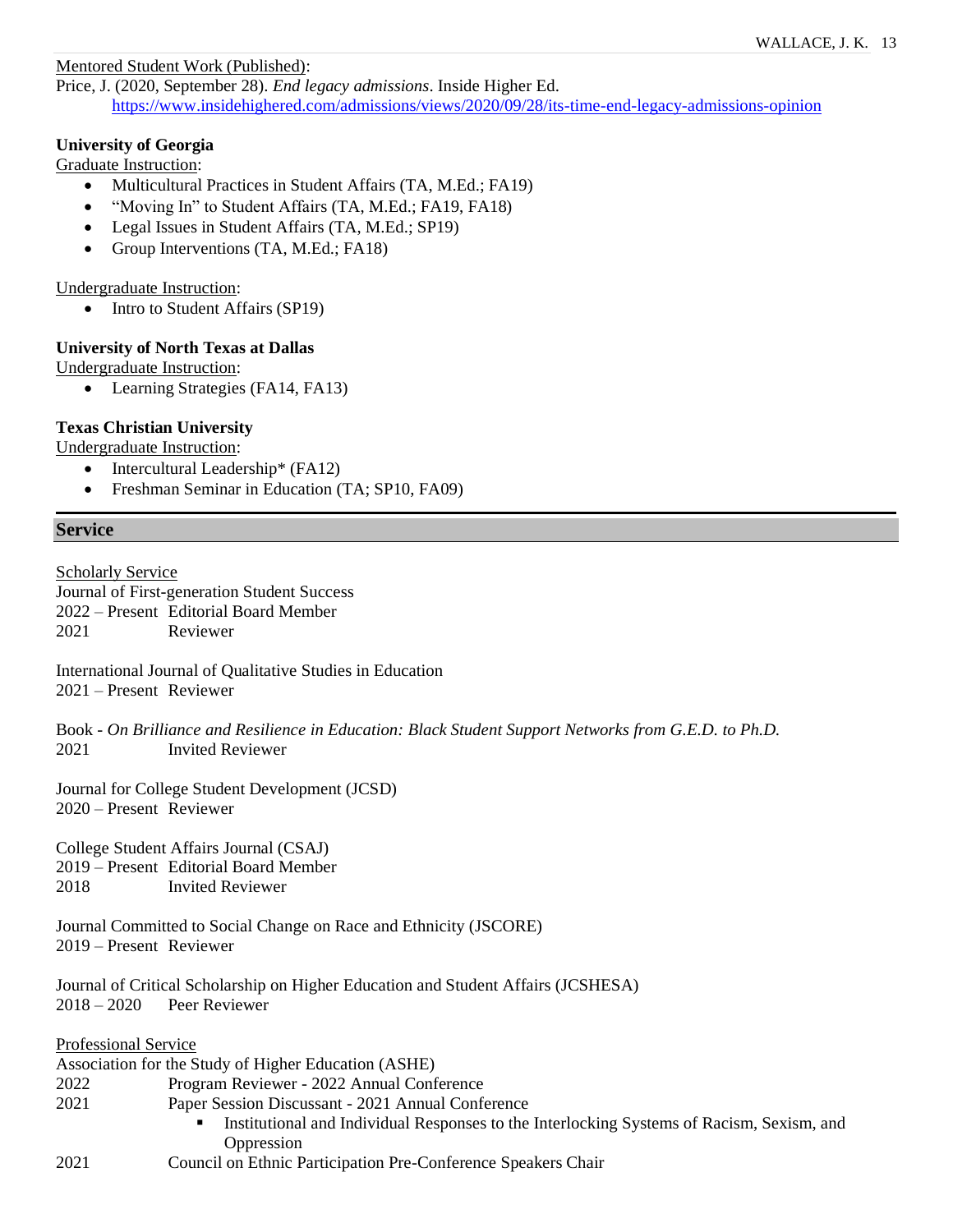- 2021 Council of Ethnic Participation Mentor
- 2021 Program Reviewer 2021 Annual Conference
- 2020 Paper Session Chair 2020 Annual Conference
	- Racialized and Gendered Experiences of Student Affairs Professionals
- 2020 Program Reviewer 2020 Annual Conference
- 2020 Council of Ethnic Participation Mentor
- 2020 Council on Ethnic Participation Mentor-Protégé Program Planning Committee
- American Education Research Association (AERA)
- 2022 Paper Session Chair 2022 Annual Meeting
	- **EXECUTE:** Black Students, Alumni, and Higher Education Across Racial Unrest and Inequality
- 2021 Program Reviewer 2022 AERA Annual Meeting
- NASPA Student Affairs Administrators in Higher Education (NASPA)
- 2022 Present NASPA Faculty Council
- 2022 Present Faculty Division Representative, NASPA Region III Advisory Board
- 2021 Program Reviewer NASPA Virtual Conference on Student Success in Higher Education
- 2019 Program Reviewer NASPA Multicultural Institute
- 2017 Program Reviewer NASPA Multicultural Institute
- American College Personnel Association (ACPA)
- 2021 Facilitator NextGen Institute 2022

Southern Association for College Student Affairs (SACSA)

- 2021 2023 Chair Research and Assessment Committee
- 2021 Program Reviewer 2021 Annual Conference
- 2019 Program Reviewer 2019 Annual Conference
- 2019 SACSA Dissertation of the Year Committee
- 2017 2020 Research and Assessment Committee
- 2017 2020 SASCA Research Grant Committee
- 2016 Programs Committee 2016 Annual Conference
- 2015 Program Reviewer 2015 Annual Conference
- 2015 Annual Conference Volunteer
- University Service
- The University of Southern Mississippi *Hattiesburg, MS*
- 2022 Present Member Assistant Director of TRIO Student Support Services Search Committee
- 2021 Present Advisor Southern Mississippi Black Caucus
- 2021 Present Coordinator Higher Education & Student Affairs Program Twitter Account
- 2021 Present Member USM Libraries' Open Access Working Group
- 2021 Present Member Institutional Diversity Mission & Vision Working Group
- 2020 Present Member Black Faculty and Staff Association Professional Development Committee
- 2020 Present Member Luckyday Equity and Anti-Racism Task Force
- 2020 Present Member School of Education Scholarship Circle Committee
- 2022 Judge Susan A. Siltanen Graduate Student Research Symposium
- 2021 2022 Member Tenure Track Assistant Professor of Higher Education Search Committee
- 2021 2022 Member Assistant Teaching Professor of Higher Education Search Committee
- 2021 Member Center for Community Engagement Changemakers Series Committee
	- **State of Activism Subcommittee**
	- Fraud and Elections Subcommittee
- 2021 Interviewer Ronald E. McNair Scholars Program Candidate Interviews
- 2021 Judge Alpha Kappa Alpha Exceptional Woman Scholarship Program & Essay Contest
- 2021 Member Tenure Track Assistant Professor of Higher Education Search Committee
- 2021 Member USM Traditions Committee
- 2021 Member Luckyday Scholars Evaluation Committee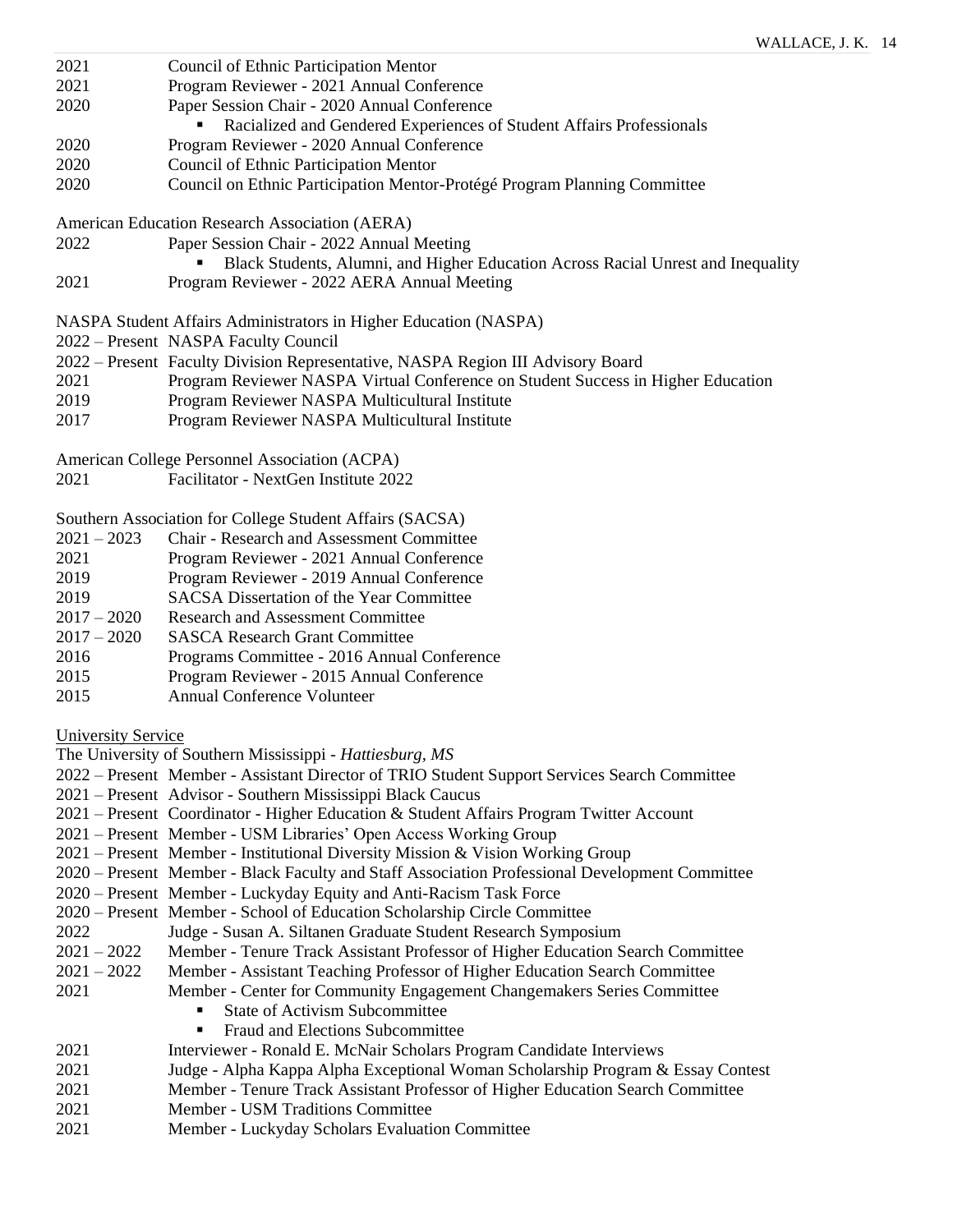2020 Academic Coach - Center for Student Success Academic Coaching Program

University of Georgia - *Athens, GA*

- 2019 2020 Member First-Generation College Student Committee
- 2019 2020 Member UGA College of Pharmacy Diversity and Inclusion Committee
- 2017 2020 Powerful Partner College Student Affairs Administration Ph.D. Program
- 2016 2020 Ambassador College Student Affairs Administration Ph.D. Program
- 2017 2018 Advisor Beta Chi Theta South Asian Fraternity, Inc.
- 2017 2018 Hearing Administrator University Student Conduct Team
- 2017 2018 Member Institutional Review Board (appointed)
- 2017 2018 Staff Liaison LGBT Resource Center (selected)
- 2016 2018 Member Assistant Vice President Council (appointed)
- 2016 2018 Member Pillars of Student Success Team, Student Affairs (applied & selected)
- 2015 2018 Member UGA Career Committee
- $2015 2018$  Staff Facilitator Safe Space Training Team (applied & selected)
- 2016 2017 Member International Education Week Committee
- 2016 2017 Treasurer Graduate and Professional Scholars (elected)
- 2017 Member Fontaine Center Assistant Director Search Committee
- 2017 Member Student Affairs Leadership Team (appointed)
- 2016 Staff Facilitator LeaderShape Institute (applied & selected)
- 2015 Chair MSP Senior Coordinator Search Committee (appointed)
- 2015 Member LGBT Resource Center Senior Coordinator Search Committee
- 2015 Member Multicultural Services and Programs Strategic Planning Committee

Emory University - *Atlanta, GA*

- 2019 Member Student Leadership and Involvement Awards Committee
- 2019 Evaluator Office of Sorority and Fraternity Life Eminence Awards
- 2018 2019 Advisor Commission on Racial and Social Justice Interns
- 2018 2019 Advisor Emory Black Student Union
- 2018 2019 Member Leadership Framework Committee

University of North Texas at Dallas - *Dallas, TX*

- 2013 2014 Chair Safe Zone Committee
- 2013 2014 Case Manager Campus Awareness Response and Education (C.A.R.E.) Team
- 2013 2014 Parliamentarian University Staff Council (elected)
- 2013 2014 Advisor Men of Refining Excellence
- 2013 2014 Advisor Veterans Student Organization
- 2013 2014 Member Admissions Review Committee
- 2013 2014 Member Mosaic Multicultural Programming Committee
- 2014 Chair Assistant Director of Activities & Organizations Search Committee
- 2014 Member Fraternity and Sorority Colonization Committee
- 2014 Member Student Support Services Grant Development Committee
- 2013 Member Admissions Counselor Search Committee

#### Texas Christian University - *Fort Worth, TX*

- 2011 2012 Advisor Black Student Association
- 2011 2012 Advisor Student Veterans Organization
- 2011 2012 Staff Facilitator Frog Camp: TCU Extended Orientation Program
- 2011 2012 Staff Mentor First-Year Connections
- 2011 2012 Member Community Scholars Scholarship Committee
- 2011 2012 Member Allies Committee
- 2011 2012 Member Men's Programming Committee
- 2012 Advisor Brothers of a Successful Standard Member
- 2012 Staff Mentor Compass 101 Recovery Program
- 2012 Member Community Involvement & Service-Learning Search Committee
- 2012 Member Leadership Center Assistant Director Search Committee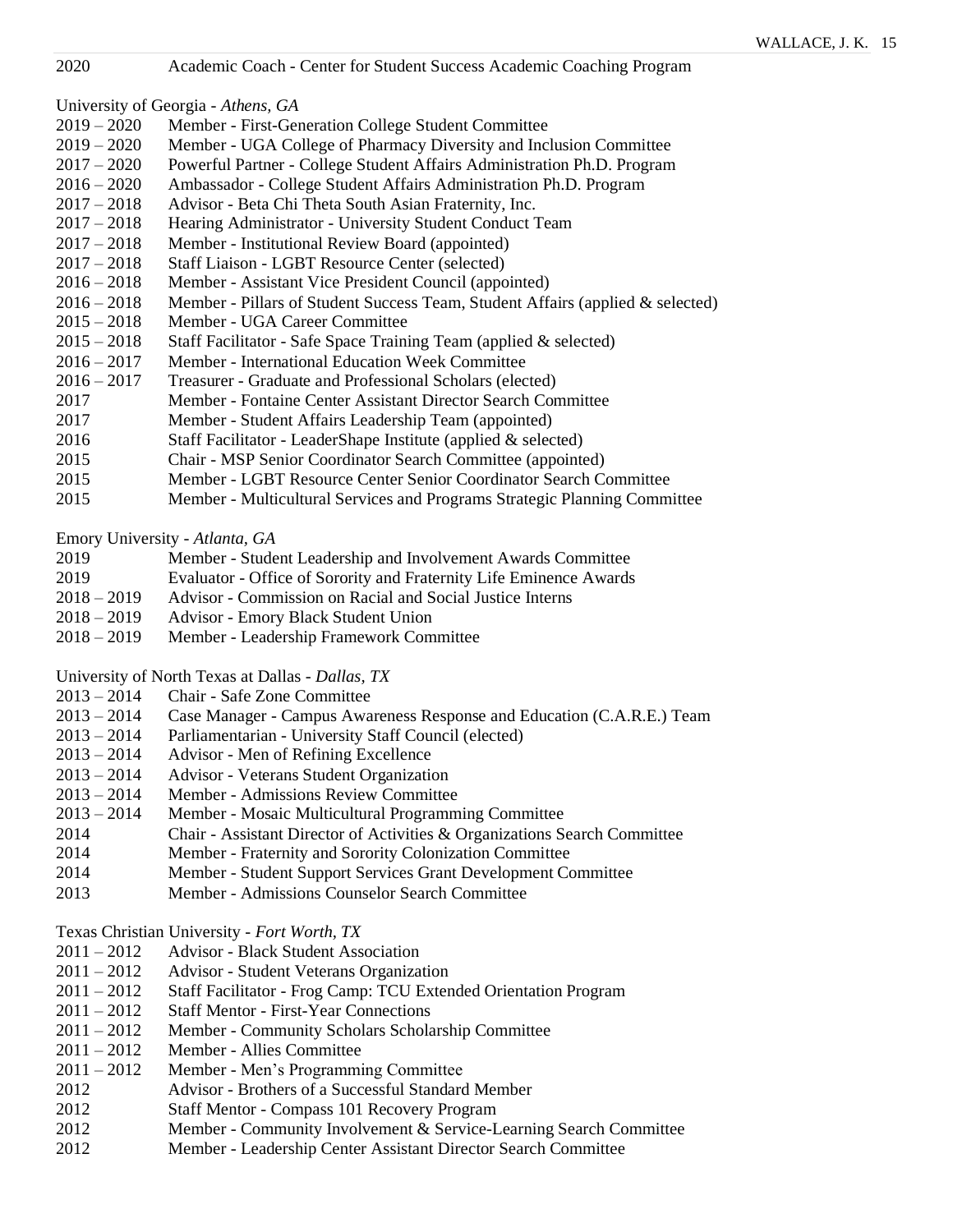- 2011 Staff Facilitator Fraternity and Sorority Life IMPACT
- 2011 Member Diversity Initiative Committee
- 2011 Member Health & Wellness Committee
- 2011 Member Residential Services Hall Director Search Committee

# **Community Engagement and Outreach**

#FirstGenDocs Digital Platform [\(@FirstGenDocs\)](https://twitter.com/firstgendocs) 2017 – Present Co-Founder

Dr. Melvin C. Terrell Educational Foundation, Inc. 2022 – Present Grant Committee - Member

2022 – Present Board Member

Texas Christian University Black Alumni Alliance (BAA) 2021 BAA Scholarship Reviewer

Texas Christian University National Alumni Board

- 2016 2018 Vice President
- 2014 2016 Member At-Large

Alpha Phi Alpha Fraternity, Incorporated (A $\Phi$ A)

- 2015 2016 Eta Iota Lambda Athens Graduate Chapter Associate Editor of the Sphinx Magazine
- 2014 Beta Tau Lambda Fort Worth Graduate Chapter Vice President
- 2012 2014 Beta Tau Lambda Fort Worth Graduate Chapter Director of Educational Activities
- 2011 2014 Beta Tau Lambda Fort Worth Charitable Foundation Alpha Beautillion Chair
- 2007 2008 Eta Psi Chapter President

Santa Fe Youth Services 2012 – 2013 Board Member (Leading Edge)

Big Brothers, Big Sisters of America (BBBS) - Tarrant County  $2007 - 2013$  Big Brother

### **Awards and Honors**

| 2022          | Nina Bell Suggs Endowed Professor                | The University of Southern Mississippi                                                        |
|---------------|--------------------------------------------------|-----------------------------------------------------------------------------------------------|
| $2021 - 2022$ | <b>Emerging Faculty Leader Academy</b>           | NASPA Student Affairs Administrators in Higher Education                                      |
| 2020          | Dissertation of the Year - 4 <sup>th</sup> Place | American Association of Blacks in Higher Education                                            |
| 2019          | BFSO Founders' Award - Graduate                  | University of Georgia Black Faculty and Staff Organization                                    |
| 2019          | Inductee                                         | Kappa Delta Pi International Honor Society in Education                                       |
| 2017          | Bobby E. Leach DEI Award                         | Southern Association for College Student Affairs                                              |
| 2017          | <b>Advisor Award</b>                             | University of Georgia Asian American Student Association                                      |
| 2016          | <b>Outstanding Campus Collaboration</b>          | University of Georgia Division of Student Affairs                                             |
| 2014          | <b>Staff Excellence Award</b>                    | University of North Texas at Dallas                                                           |
| 2011          | Distinguished Alumni Award                       | Texas Christian University Inclusive & Intercultural Services                                 |
| 2009          |                                                  | Tucker Award for Leadership & Service Texas Christian University Student Development Services |

#### **Professional Trainings and Certificates**

| 2021 | Teaching for Equitable Learning          | Association of College & University Educators            |
|------|------------------------------------------|----------------------------------------------------------|
| 2021 | Title IX Compliance Course               | Get Inclusive                                            |
| 2021 | Inclusive Leadership Certificate         | Get Inclusive                                            |
| 2021 | <b>Faculty Council Mentoring Program</b> | NASPA Student Affairs Administrators in Higher Education |
| 2020 | Applying the Quality Matters Rubric      | <b>Quality Matters</b>                                   |